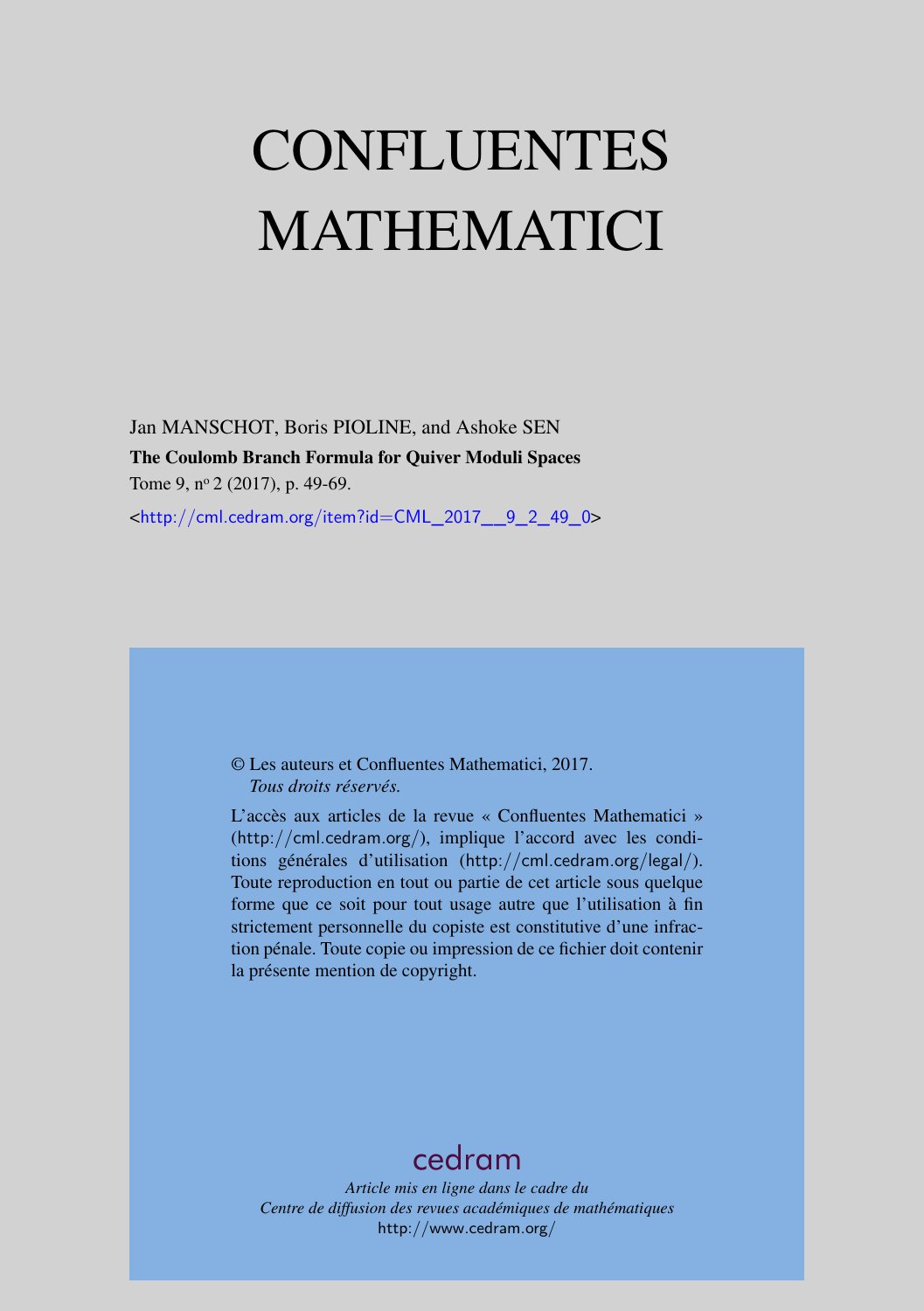# **THE COULOMB BRANCH FORMULA FOR QUIVER MODULI SPACES**

#### JAN MANSCHOT, BORIS PIOLINE, AND ASHOKE SEN

Abstract. In recent series of works, by translating properties of multi-centered supersymmetric black holes into the language of quiver representations, we proposed a formula that expresses the Hodge numbers of the moduli space of semi-stable representations of quivers with generic superpotential in terms of a set of invariants associated to 'single-centered' or 'pure-Higgs' states. The distinguishing feature of these invariants is that they are independent of the choice of stability condition. Furthermore they are uniquely determined by the *χy*-genus of the moduli space. Here, we provide a self-contained summary of the Coulomb branch formula, spelling out mathematical details but leaving out proofs and physical motivations.

### CONTENTS

| Introduction                                                 | 49 |
|--------------------------------------------------------------|----|
| Statement of the Coulomb branch formula<br>2.                | 52 |
| The main formula<br>2.1.                                     | 53 |
| 2.2. The Coulomb index $g_C$                                 | 53 |
| 2.3. Definition of the functions $H$                         | 57 |
| 2.4. Constraints on the $\Omega_{\rm S}(\alpha;t)$           | 58 |
| 2.5. Deformations of the input parameters                    | 59 |
| Mathematica code<br>2.6.                                     | 60 |
| 3.<br>Aspects of the Coulomb branch formula                  | 61 |
| Quivers without oriented loops and Reineke's formula<br>3.1. | 61 |
| Wall-crossing<br>3.2.                                        | 62 |
| 3.3. Generalized quiver mutations                            | 63 |
| 3.4. Other tests                                             | 64 |
| 3.5. Variants of the conjecture                              | 66 |
| Application to framed BPS indices<br>3.6.                    | 67 |
| Acknowledgments                                              | 67 |
| References                                                   | 67 |
|                                                              |    |

# 1. INTRODUCTION

<span id="page-1-0"></span>A quiver is a collection of nodes  $i = 1, \ldots, K$  connected by arrows  $i \longrightarrow j$ , and decorated by positive integers  $N_i$  and real parameters  $\zeta_i$ <sup>1</sup>. In the physics literature, quivers describe the matter content of supersymmetric gauge theories [\[1,](#page-19-3) [2\]](#page-20-0). The

<sup>2010</sup> Mathematics Subject Classification: 16G20, 37P45, 81T60, 83E50.

Keywords: representations of quivers, moduli spaces, quiver quantum mechanics, bound states.

<sup>&</sup>lt;sup>1</sup>This definition differs slightly from the common definition of a quiver in mathematical literature. There a quiver is typically defined as an oriented graph. The collection of data we call a quiver, is in the mathematical literature sometimes referred to as a quiver setting.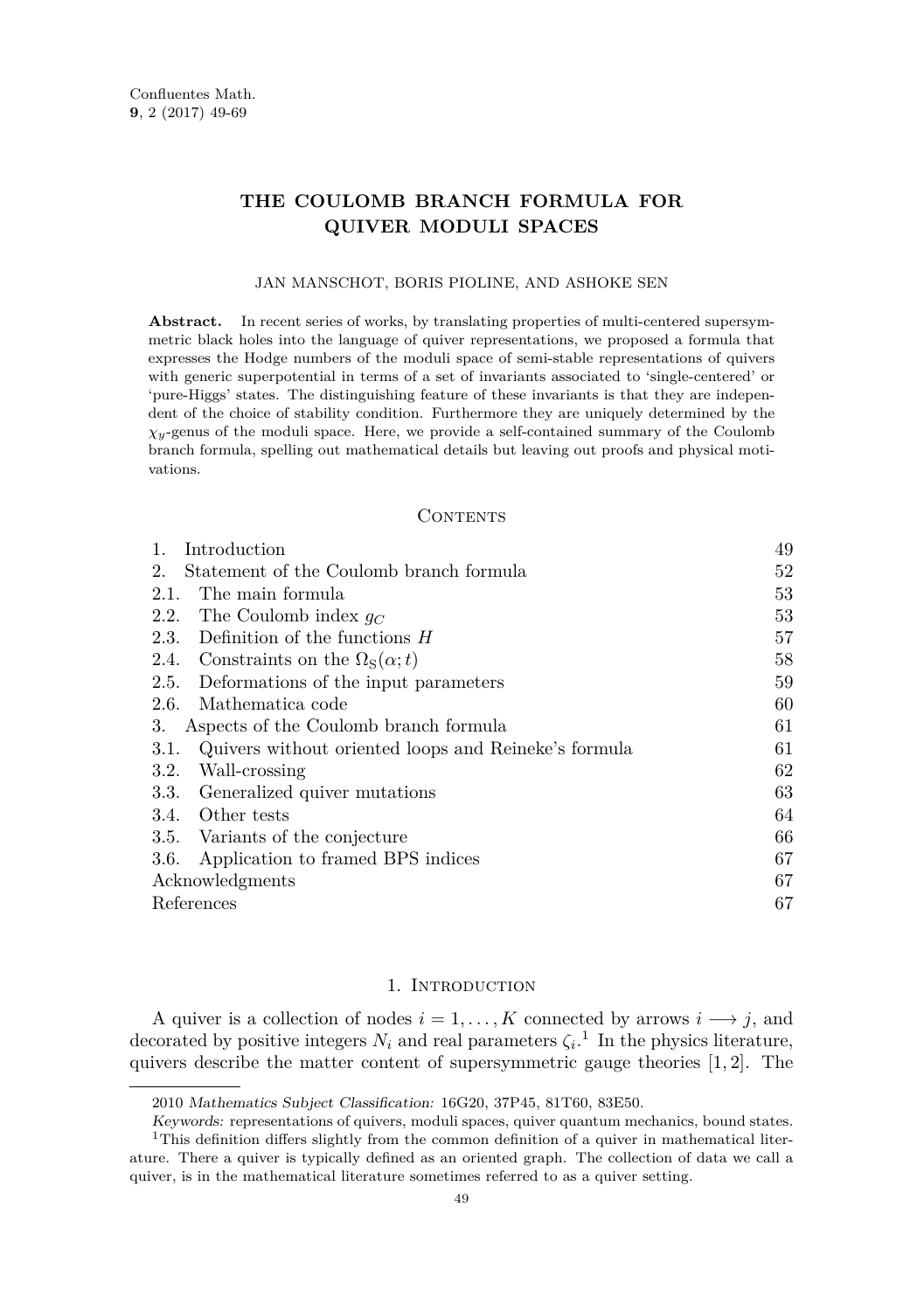nodes label  $U(N_i)$  gauge groups, the arrows denote bifundamental matter, while the *ζ<sup>i</sup>* are known as Fayet-Iliopoulos (FI) parameters. In the mathematics literature, quivers are fundamental objects in representation theory (see e.g. [\[3,](#page-20-1) [4\]](#page-20-2) for entry points). The collection of integers  $(N_1, \cdots N_K)$  is called the dimension vector and the parameters  $(\zeta_1, \dots, \zeta_K)$  define a choice of stability condition [\[5\]](#page-20-3).

We restrict to 2-acyclic quivers, i.e. such that there are no arrows running in both directions between any two nodes — in a generic situation such arrows can be removed in pairs without affecting the relevant results. Let  $\gamma_{ij}$  be the number of arrows from the *i*-th node to the *j*-th node:  $\gamma_{ij}$  is a positive integer if the arrows are directed from the *i*-th to the *j*-th node, and negative in the opposite situation. There is no loss of generality in assuming that the FI parameters associated to any quiver satisfy

<span id="page-2-0"></span>
$$
\sum_{i=1}^{K} N_i \zeta_i = 0.
$$
\n(1.1)

It is convenient to introduce an abstract *K*-dimensional vector space spanned by basis elements  $\gamma_1, \dots, \gamma_K$ , and associate a vector  $\gamma = \sum_i N_i \gamma_i$  to a quiver with dimension vector  $N \equiv (N_1, \cdots N_K)$ . Since the  $N_i$  are integers, the vector  $\gamma$  belongs to a *K*-dimensional lattice  $\Gamma$  spanned by basis vectors  $\gamma_i$ . We also denote by  $\Gamma^+$ the cone of lattice vectors of the form  $\sum_{i} n_i \gamma_i$  with  $n_i \geqslant 0$ ; all physical quivers are described by some vector  $\gamma \in \Gamma^+$ . Finally we introduce a vector space V consisting of elements of the form  $\sum_i u_i \gamma_i$  with  $u_i \in \mathbb{R}$ , and a bilinear symplectic product (the Dirac-Schwinger-Zwanziger, or DSZ product) on  $V$  via

<span id="page-2-2"></span>
$$
\left\langle \sum_{i} u_i \gamma_i, \sum_{j} v_j \gamma_j \right\rangle = \sum_{i,j} \gamma_{ij} u_i v_j. \tag{1.2}
$$

It will also be convenient to introduce the inner product between the FI parameters  $\zeta = (\zeta_1, \dots \zeta_K)$  and a vector  $u = \sum_i u_i \gamma_i \in \mathcal{V}$ :

<span id="page-2-1"></span>
$$
\zeta \cdot u = \sum_{i=1}^{K} \zeta_i u_i, \qquad (1.3)
$$

so that equation [\(1.1\)](#page-2-0) can be expressed as  $\zeta \cdot \gamma = 0$ . In the following we shall denote by  $\mathcal{Q}(\gamma;\zeta)$  a quiver with dimension vector *N* and FI parameters  $\zeta$  satisfying [\(1.1\)](#page-2-0).

To each quiver  $\mathcal{Q}(\gamma;\zeta)$ , one associates a quiver moduli space  $\mathcal{M}(\gamma;\zeta)$  defined as follows. One introduces complex variables  $\phi_{\ell k, \alpha, ss'}$  for every pair of nodes  $\ell, k$  for which  $\gamma_{\ell k} > 0$ . Here  $\alpha$  runs over  $\gamma_{\ell k}$  values, *s* is an index labelling the fundamental representation of  $U(N_\ell)$  and  $s'$  is an index representing the anti-fundamental representation of  $U(N_k)$ . The quiver moduli space  $\mathcal{M}(\gamma;\zeta)$  is defined to be the space of solutions to the D-term and F-term constraints,

$$
\sum_{k,s,t,s',\alpha \atop \gamma_{\ell k} > 0} \phi_{\ell k,\alpha,ss'}^* T_{st}^{(\ell)a} \phi_{\ell k,\alpha,ts'} - \sum_{k,s,t,s',\alpha \atop \gamma_{k\ell} > 0} \phi_{k\ell,\alpha,s's}^* T_{st}^{(\ell)a*} \phi_{k\ell,\alpha,s't} = \zeta_{\ell} \operatorname{Tr} (T^{(\ell)a}) \quad \forall \ell,a,
$$
  

$$
\frac{\partial W}{\partial \phi_{\ell k,\alpha,ss'}} = 0, \quad \forall \ell,k,\alpha,s,s',
$$
 (1.4)

modded out by the natural action of the gauge group  $\prod_{\ell} U(N_{\ell})$ . Here the  $T^{(\ell)a}$  are the generators of the  $U(N_\ell)$  gauge group, and W is a gauge invariant holomorphic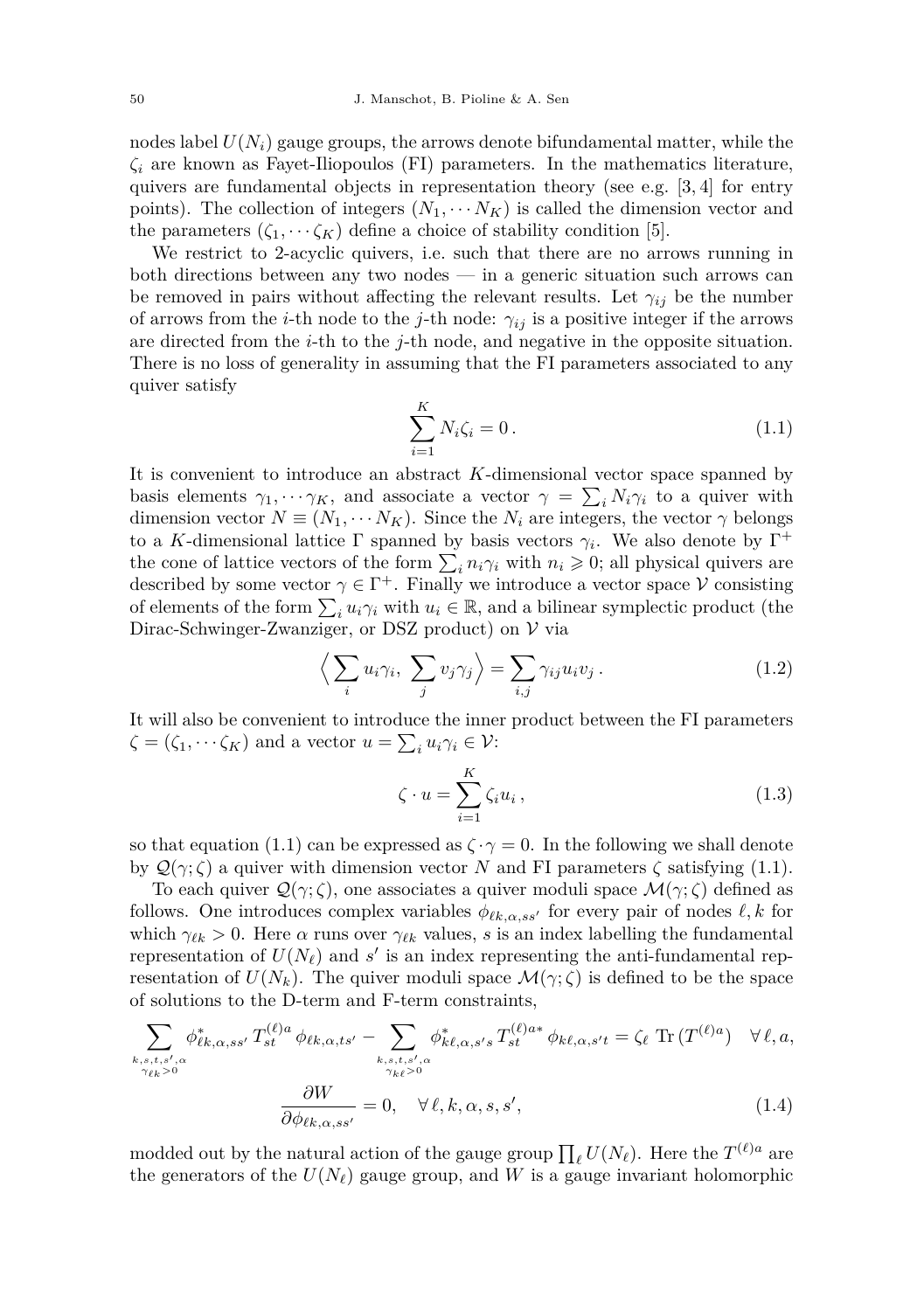function of the variables  $\phi_{\ell k, \alpha, ss'}$ , known as the superpotential.<sup>2</sup> Equivalently, one may define  $\mathcal{M}(\gamma;\zeta)$  as the quotient of a certain open subset of solutions of the Fterm constraints (the second line in  $(1.4)$ ) by the action of the complexified gauge group  $\prod_{\ell} GL(N_{\ell}, \mathbb{C})$ . The open subset is the space of quiver representations which are semi-stable with respect to  $\zeta$  [\[5\]](#page-20-3). This induces a natural complex structure on  $\mathcal{M}(\gamma;\zeta)$ , and shows that  $\mathcal{M}(\gamma;\zeta)$  is a quasi-projective algebraic variety. For generic superpotential and primitive charge vector  $\gamma$  (i.e. gcd( $\{N_i\}$ ) = 1),  $\mathcal{M}(\gamma;\zeta)$ is believed to be a compact, smooth projective variety.

Let  $h^{p,q}(\mathcal{M})$  denote the Hodge numbers of the quiver moduli space  $\mathcal{M}(\gamma;\zeta)$ . We define the Dolbeault polynomial of  $\mathcal{M}(\gamma;\zeta)$  to be

<span id="page-3-3"></span><span id="page-3-2"></span>
$$
Q(\gamma;\zeta;y,t) \equiv \sum_{p,q} h^{p,q}(\mathcal{M})\,(-y)^{p+q-d}\,t^{p-q}\,,\tag{1.5}
$$

where *y* and *t* are complex variables. Thus  $Q(\gamma;\zeta; y, t)$  encodes all the Hodge numbers of  $\mathcal{M}(\gamma;\zeta)$ . The specialization of  $Q(\gamma;\zeta;y,t)$  at  $y=1/t=v^{1/2}$  is proportional to the Hirzebruch  $\chi_y$ -genus  $\chi(\mathcal{M}, y) = \sum_{p,q} h^{p,q}(\mathcal{M}) (-1)^p y^q$ ,

$$
Q(\gamma; \zeta; y = v^{1/2}; t = v^{-1/2}) \equiv \sum_{p,q} h^{p,q}(\mathcal{M}) (-1)^{p+q-d} v^{q-d/2}
$$

$$
= (-1)^d v^{-d/2} \chi(\mathcal{M}, -v) \tag{1.6}
$$

The Hirzebruch  $\chi_y$ -genus can in principle be computed using the Hirzebruch-Riemann-Roch theorem (see *e.g.* [\[6\]](#page-20-4)). A systematic procedure for computing it using localization techniques in quiver quantum mechanics was presented recently in [\[32,](#page-21-0) [33\]](#page-21-1).

In order to deal with cases where  $\gamma$  is not primitive, it is useful to define

<span id="page-3-1"></span>
$$
\bar{Q}(\gamma;\zeta;y,t) = \sum_{m|\gamma} \frac{1}{m} \frac{y-y^{-1}}{y^m - y^{-m}} Q(\gamma/m;\zeta;y^m,t^m),\tag{1.7}
$$

where  $m|\gamma$  means that *m* is a common divisor of  $(N_1, \dots, N_K)$  if  $\gamma = \sum_{\ell} N_{\ell} \gamma_{\ell}$ .  $\overline{Q}(\gamma;\zeta;y,t)$  is a polynomial in *t* with coefficients which are rational functions of *y*. The Dolbeault polynomial  $Q(\gamma;\zeta;y,t)$  can be recovered from  $\overline{Q}(\gamma;\zeta;y,t)$  by the Möbius inversion formula,

<span id="page-3-0"></span>
$$
Q(\gamma;\zeta;y,t) = \sum_{m|\gamma} \frac{\mu(m)}{m} \frac{y - y^{-1}}{y^m - y^{-m}} \bar{Q}(\gamma/m;\zeta;y^m,t^m), \qquad (1.8)
$$

where  $\mu(m)$  is the Möbius function (i.e. 1 if m is a product of an even number of distinct primes, −1 if *m* is a product of an odd number of distinct primes, or 0 otherwise). For primitive  $\gamma$ , *Q* and *Q* coincide. If  $\gamma$  is not primitive, the moduli space  $\mathcal{M}(\gamma;\zeta)$  is not expected to be compact and the algebraic-geometric definition of either  $Q$  or  $Q$  is more involved [\[7,](#page-20-5)[8\]](#page-20-6). The coefficients of  $Q$  are expected to give the intersection cohomology of the compactified moduli space. Moreover, *Q* is a particularly useful construct as it appears in the wall-crossing formula [\(3.4\)](#page-14-1) even for quivers with primitive total charge.

<sup>2</sup>We consider only generic superpotentials, which contain a generic linear combination of all the generators of the ring of gauge invariant polynomials of the variables  $\phi_{\ell k}$ ,  $\alpha$ , ss<sup>o</sup>. The Hodge numbers of the quiver moduli space are then independent of the choice of superpotential, and we omit the dependence of  $\mathcal{M}(\gamma;\zeta)$  on W.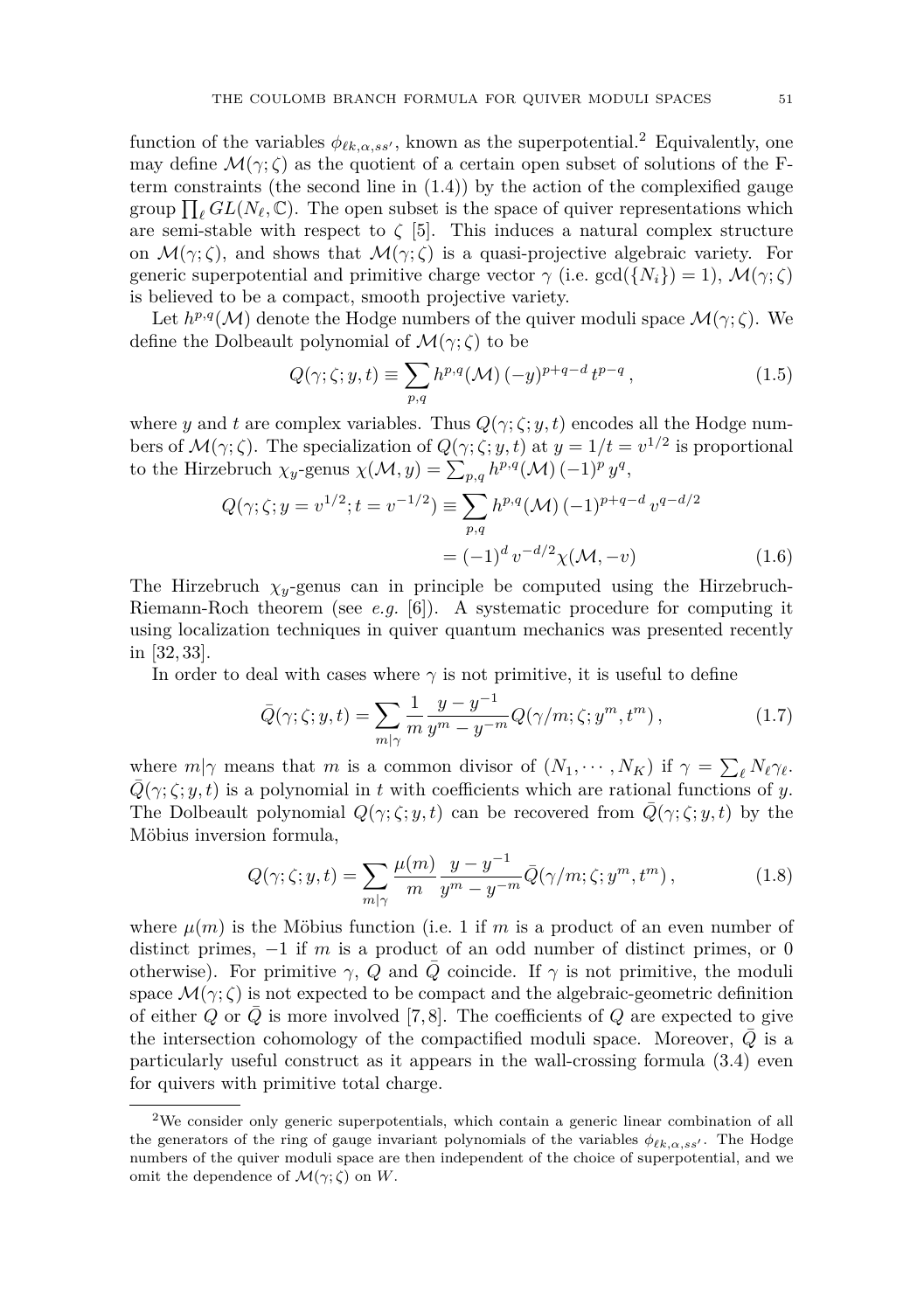The Coulomb branch formula proposed in [\[9](#page-20-7)[–11\]](#page-20-8) is a conjectural formula, valid for an arbitrary quiver, which expresses  $Q(\gamma;\zeta; y, t)$  in terms of a set of invariants  $\Omega_{\rm S}(\alpha;t)$ , which are independent of the stability condition  $\zeta$  and (for a generic superpotential *W*) of the complex parameter *y*. We refer to the  $\Omega_{S}(\alpha;t)$  as the 'single-centered' or 'pure-Higgs' invariants. An independent mathematical definition of these invariants would be highly desirable. This formula was motivated from the study of multi-centered black hole quantum mechanics in  $\mathcal{N}=2$  supergravity. Our goal in this note is to explain this formula in mathematical detail, leaving out physical motivations. For the physical reasoning that led to the formula, and for the proof of some of its properties, the reader is referred to the original papers. More pedagogical reviews can be found in [\[12,](#page-20-9) [13\]](#page-20-10). As an aid to the reader, we represent below the dependency of the main ingredients which enter the Coulomb branch formula, with equation numbers where the relations can be found:



Finally a word about notation: throughout our discussion we shall reserve the symbols  $\gamma_1, \cdots, \gamma_K$  for the basis vectors of  $\Gamma^+$  as introduced above. On the other hand the symbols  $\gamma$ ,  $\alpha_i$ ,  $\beta_i$  etc. will be used to label more general elements of  $\Gamma^+$ and occasionally also elements of the vector space  $V$  which do not necessarily lie in  $Γ^+$ .

# 2. Statement of the Coulomb branch formula

<span id="page-4-0"></span>The Coulomb branch formula expresses  $Q(\gamma;\zeta;y,t)$  in terms of a set of 'singlecentered' or 'pure-Higgs' indices  $\Omega_{\rm S}(\alpha;t)$ . Since this formula has not been proven in full generality, we shall denote it by  $Q_C(\gamma;\zeta;y,t)$  with the understanding that  $Q_C$  is conjecturally equal to  $Q$ .<sup>3</sup> The formula will only be valid away from the walls of marginal stability, i.e. for choices of FI parameters *ζ* for which

$$
\sum_{i=1}^{K} n_i \zeta_i \neq 0 \quad \text{for} \quad 0 \leqslant n_i \leqslant N_i \tag{2.1}
$$

<sup>&</sup>lt;sup>3</sup>The functions  $Q_C$  and  $g_C$  were denoted by  $Q_{\text{Coulomb}}$  and  $g_{\text{Coulomb}}$  in [\[11\]](#page-20-8).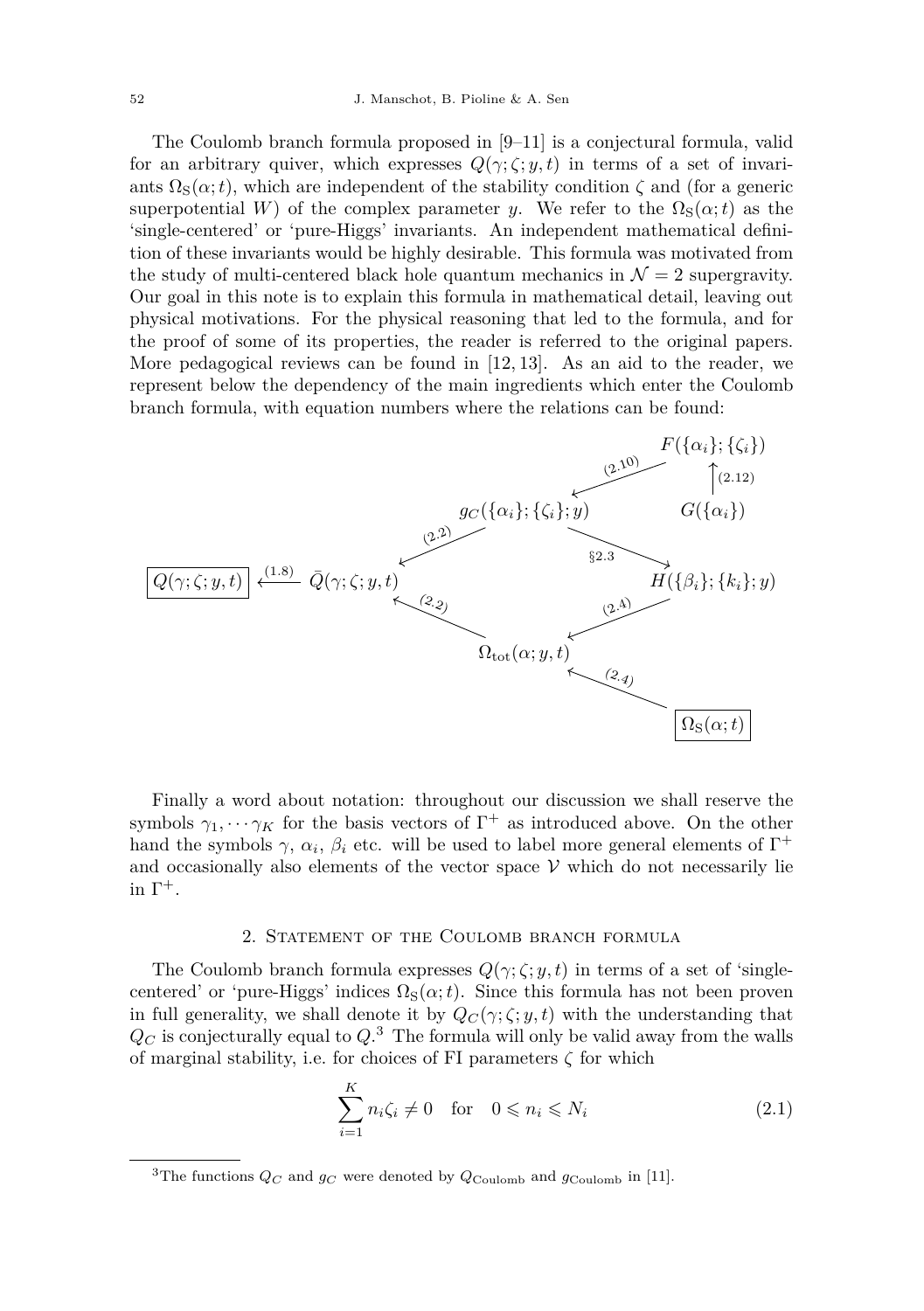except when  $n_i$  is proportional to  $N_i$ . On a wall of marginal stability the moduli space  $\mathcal M$  and hence the associated Dolbeault polynomial are ill-defined.

# <span id="page-5-0"></span>2.1. **The main formula.** The proposed formula for  $\bar{Q}_C(\gamma;\zeta;y,t)$  takes the form

$$
\bar{Q}_C(\gamma;\zeta;y,t) = \sum_{n\geq 1} \sum_{\substack{\{\alpha_i \in \Gamma^+\} \\ \sum_{i=1}^n \alpha_i = \gamma}} \frac{1}{n!} g_C(\{\alpha_1, \dots, \alpha_n\}, \{c_1, \dots, c_n\}; y)
$$

$$
\prod_{i=1}^n \left\{ \sum_{m_i \in \mathbb{Z} \\ m_i \mid \alpha_i} \frac{1}{m_i} \frac{y - y^{-1}}{y^{m_i} - y^{-m_i}} \Omega_{\text{tot}}(\alpha_i/m_i; y^{m_i}, t^{m_i}) \right\},\qquad(2.2)
$$

where the sums over *n* and  $\{\alpha_1, \cdots, \alpha_n\}$  label all possible ways of expressing  $\gamma$  as *ordered* sums of elements  $\alpha_i$  of  $\Gamma^+$ . The functions  $g_C(\{\alpha_1, \dots, \alpha_n\}; \{c_1, \dots c_n\}; y)$ , known as Coulomb indices, will be given explicitly in  $\S 2.2$ .<sup>4</sup> The  $c_i$  in the argument of *g<sup>C</sup>* are given in terms of the FI parameters by

<span id="page-5-2"></span>
$$
c_i = \zeta \cdot \alpha_i. \tag{2.3}
$$

The condition [\(1.1\)](#page-2-0) together with  $\sum_i \alpha_i = \gamma$  guarantees that  $\sum_i c_i = 0$ . Finally the functions  $\Omega_{\text{tot}}(\alpha; y, t)$  are given by

<span id="page-5-3"></span>
$$
\Omega_{\text{tot}}(\alpha; y, t) = \Omega_{\text{S}}(\alpha; t) + \sum_{\substack{\{\beta_i \in \Gamma^+, \{m_i \in \mathbb{Z}\} \\ m_i \geq 1, \sum_i m_i \beta_i = \alpha}} H(\{\beta_i\}; \{m_i\}; y) \prod_i \Omega_{\text{S}}(\beta_i; t^{m_i}). \quad (2.4)
$$

 $\sum_i m_i \beta_i = \alpha$ . *H*({ $\beta_i$ }; { $m_i$ }; *y*) are functions which can be determined from the The sum over  $\{\beta_i\}$  and  $\{m_i\}$  run over *unordered* sets satisfying the constraint functions  $g_C$  following an algorithm to be described in [§2.3.](#page-9-0) The functions  $\Omega_S(\alpha;t)$ , called single centered indices, are unknown functions of *t* but are independent of *y* and  $\zeta$ . They are required to satisfy  $\Omega_{S}(\alpha; t) = 0$  for  $\alpha \notin \Gamma^{+}$ . They also have no explicit dependence on the vector  $\gamma$  labelling the original quiver; so for different  $\gamma$ we use the same set of  $\Omega$ <sub>S</sub>( $\alpha$ ;*t*). Some further constraints on  $\Omega$ <sub>S</sub>( $\alpha$ ;*t*), as well as their determination from the Hirzebruch  $\chi_y$ -genus, will be discussed in [§2.4.](#page-10-0)

<span id="page-5-1"></span>2.2. **The Coulomb index**  $g_C$ . Our goal in this subsection is to give an expression for  $g_C(\{\alpha_1, \cdots, \alpha_n\}, \{c_1, \cdots c_n\}; y)$ . First we define

$$
\alpha_{ij} = \langle \alpha_i, \alpha_j \rangle. \tag{2.5}
$$

There are two equivalent definitions of  $g_C$ . The first one is simple to state but involves testing the existence of solutions of some non-linear algebraic equations. The second one is an iterative procedure that is more complicated to state but is purely combinatorical. In both definitions we have, for a single charge vector,

$$
g_C(\{\alpha_1\}; \{c_1 = 0\}; y) = 1 \quad \forall \alpha_1.
$$
 (2.6)

<sup>&</sup>lt;sup>4</sup>Since this function is symmetric in the arguments  $\{\alpha_1, \cdots, \alpha_n\}$ , we can replace the sum over the ordered set  $\{\alpha_1, \dots, \alpha_n\}$  by the sum over an unordered set, and replace the *n*! in the denominator by a symmetry factor  $|\text{Aut}(\{\alpha_1, \dots, \alpha_n\})|$  given by  $\prod_k s_k!$  if among the set  $\{\alpha_i\}$  there are  $s_1$ identical vectors  $\tilde{\alpha}_1$ ,  $s_2$  identical vectors  $\tilde{\alpha}_2$  etc.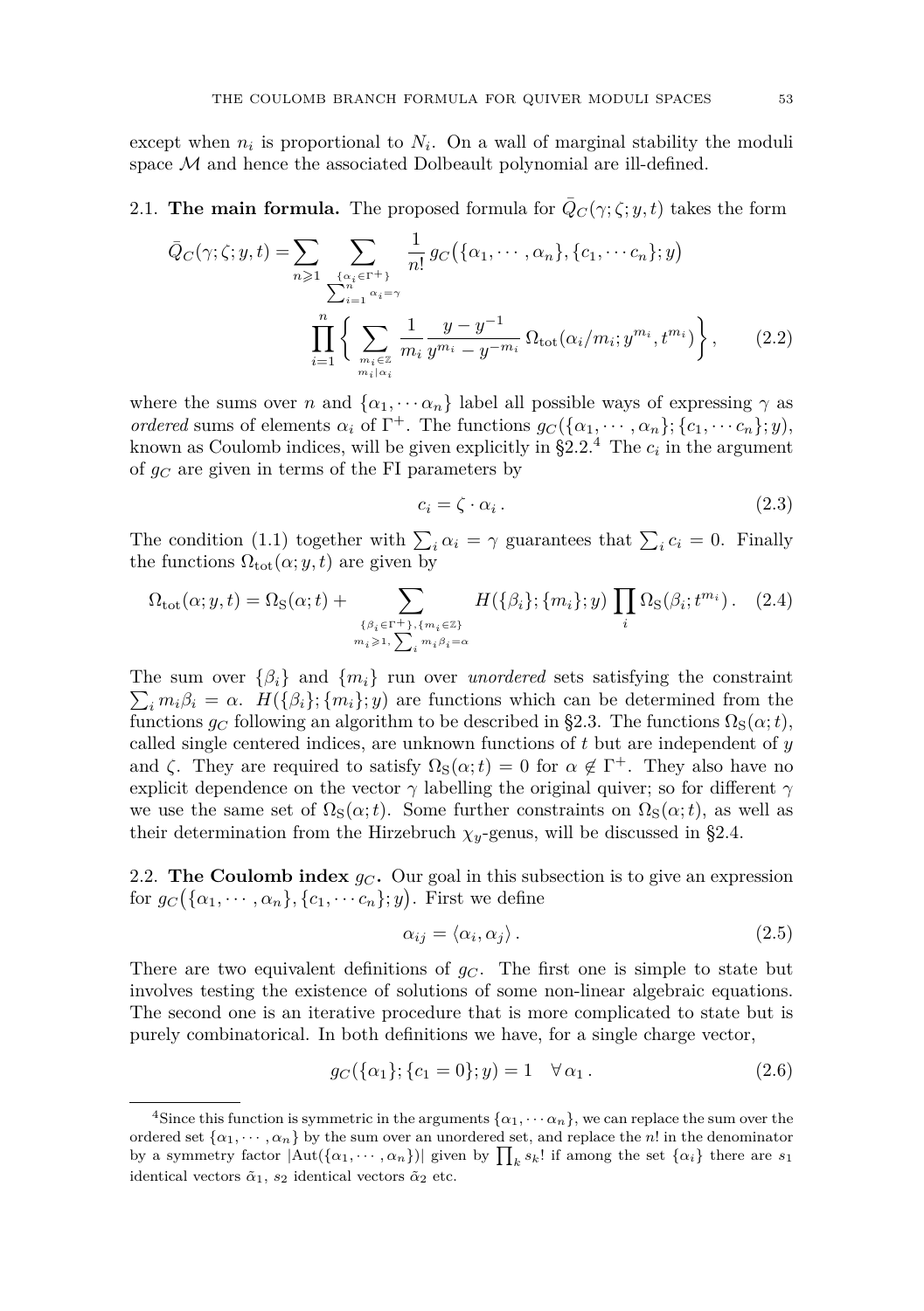# <span id="page-6-4"></span>2.2.1. *First definition.*

$$
g_C(\{\alpha_1, \cdots \alpha_n\}; \{c_1, \cdots c_n\}; y) =
$$
  

$$
(-1)^{n-1+\sum_{i < j} \alpha_{ij}} (y - y^{-1})^{-n+1} \sum_{\text{solutions } P} s(P) y^{\sum_{i < j} \alpha_{ij} \operatorname{sign}(z_j - z_i)}, (2.7)
$$

where the sum runs over solutions to the equations

<span id="page-6-2"></span><span id="page-6-1"></span>
$$
\sum_{\substack{j=1 \ j \neq i}}^{n} \frac{\alpha_{ij}}{|z_i - z_j|} = c_i, \quad \text{for } 1 \leq i \leq n - 1 \ , \quad z_1 = 0 \ . \tag{2.8}
$$

*s*(*P*) in [\(2.7\)](#page-6-1) is given by the sign of the Hessian det( $\partial^2 V / \partial z_i \partial z_j$ ) of the function

<span id="page-6-6"></span>
$$
V(\{z_i\}) = -\sum_{\substack{i,j=1\\i
$$

whose critical points reproduce the conditions [\(2.8\)](#page-6-2). This prescription follows from computing the index of the Dirac operator on the moduli space of multi-centered black holes using the Atiyah-Bott-Lefschetz formula [\[9,](#page-20-7) [14\]](#page-20-11).

Equation [\(2.7\)](#page-6-1) gives an unambiguous definition of  $g_C(\{\alpha_1, \cdots \alpha_n\}; \{c_1, \cdots c_n\}; y)$ when each solution to [\(2.8\)](#page-6-2) has all the centers distinct. However the enumeration of distinct solutions becomes ambiguous when two or more centers coincide.<sup>5</sup> The remedy found in [\[11\]](#page-20-8) is to work with a deformed set of parameters. The rules for generating these deformations will be reviewed in [§2.5.](#page-11-0)

The algorithm described above requires us to find all solutions to [\(2.8\)](#page-6-2) and hence in general can only be carried out numerically. (Note however that the final expression [\(2.7\)](#page-6-1) is insensitive to the details of the solution and depends only on the relative ordering of the  $z_i$  in a given solution). There is however an equivalent definition of  $g_C(\{\alpha_1, \cdots \alpha_n\}; \{c_1, \cdots c_n\}; y)$ , derived from the above definition, in which each step can be carried out analytically. We shall now give this alternative definition, but casual readers can jump to [§2.3](#page-9-0) for the definition of the function *H* appearing in [\(2.4\)](#page-5-3).

#### <span id="page-6-5"></span>2.2.2. *Second definition*. The alternate definition of  $g_C$  takes the form

$$
g_C(\{\alpha_1, \cdots \alpha_n\}; \{c_1, \cdots c_n\}; y) = (-1)^{n-1+\sum_{i < j} \alpha_{ij}} (y - y^{-1})^{-n+1}
$$
\n
$$
\sum_{\sigma} F(\{\alpha_{\sigma(1)}, \cdots \alpha_{\sigma(n)}\}; \{c_{\sigma(1)}, \cdots c_{\sigma(n)}\}) y^{\sum_{i < j} \alpha_{\sigma(i)\sigma(j)}}, \quad (2.10)
$$

where the sum runs over all permutations  $\sigma$  of  $\{1, 2, \dots n\}$ . The function *F* is determined recursively by the equations

<span id="page-6-3"></span><span id="page-6-0"></span>
$$
F(\{\tilde{\alpha}_1\}; \{\tilde{c}_1 = 0\}) = 1, \tag{2.11}
$$

<sup>&</sup>lt;sup>5</sup>Since  $1/|z_i - z_j|$  diverges as  $z_i \to z_j$ , to examine the existence of solutions with coincident centers we need to take  $|z_i - z_j| \sim \epsilon$  for a subset of the centers and then examine if it is possible to satisfy [\(2.8\)](#page-6-2) in the  $\epsilon \to 0$  limit for suitable choice of ratios of these distances. These were called collinear scaling solutions in [\[11\]](#page-20-8).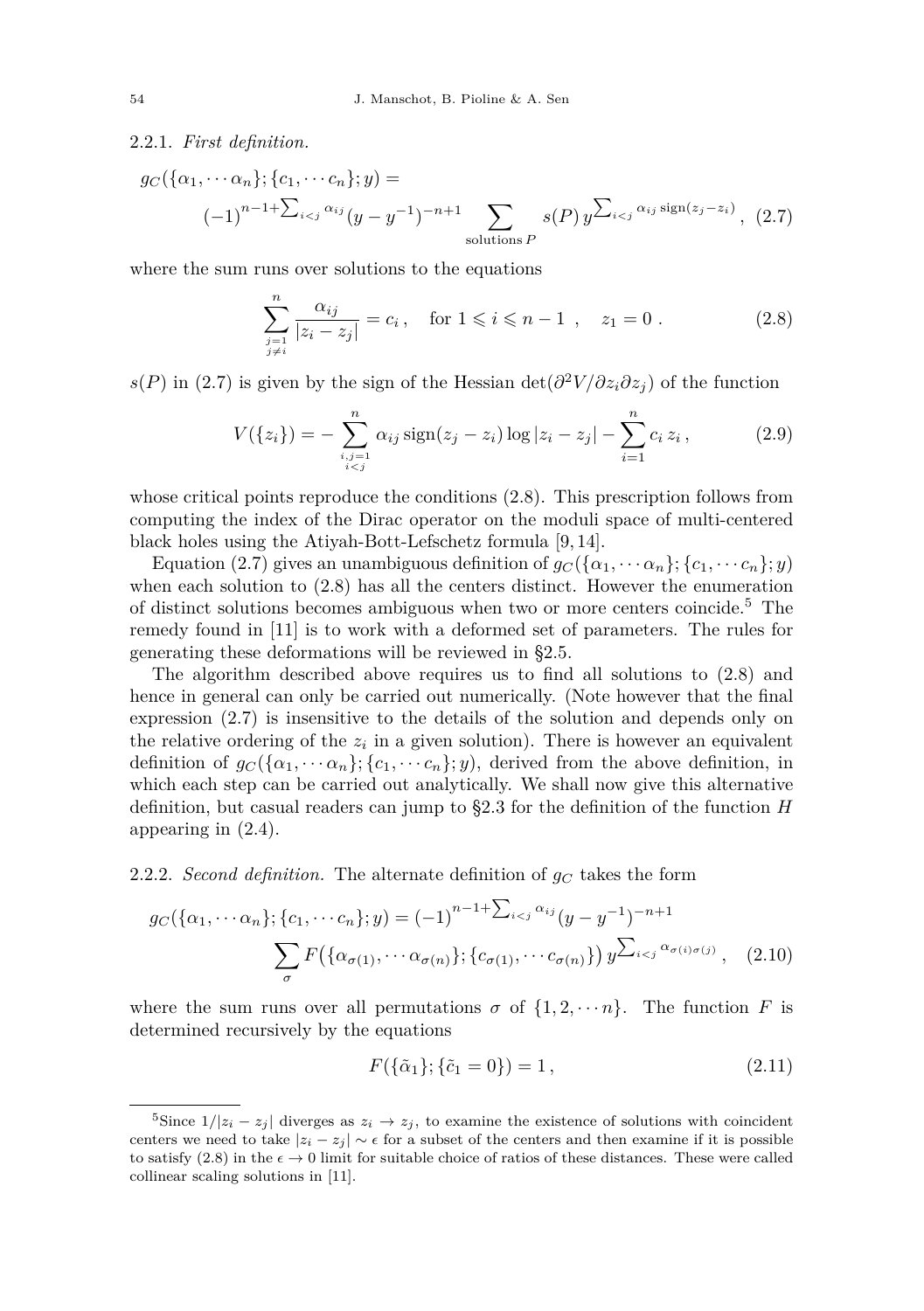$$
F(\{\tilde{\alpha}_1, \dots, \tilde{\alpha}_n\}; \{\tilde{c}_1, \dots, \tilde{c}_n\}) =
$$
\n
$$
\Theta(-\tilde{\alpha}_{n-1,n}\tilde{c}_n)(-1)^{\Theta(-\tilde{\alpha}_{n-1,n})}F(\{\tilde{\alpha}_1, \dots, \tilde{\alpha}_{n-1}\}; \{\tilde{c}_1, \dots, \tilde{c}_{n-2}, \tilde{c}_{n-1} + \tilde{c}_n\})
$$
\n
$$
+ \sum_{k=0}^{n-3} F(\{\tilde{\alpha}_1, \dots, \tilde{\alpha}_k, \tilde{\alpha}_{k+1} + \dots \tilde{\alpha}_{n-1} + \lambda_k \tilde{\alpha}_n\}; \{\tilde{c}_1, \dots, \tilde{c}_k, \tilde{c}_{k+1} + \dots \tilde{c}_n\})
$$
\n
$$
\times G(\tilde{\alpha}_{k+1}, \dots, \tilde{\alpha}_{n-1}, \lambda_k \tilde{\alpha}_n) \Theta(-\sum_{\substack{i,j \\ k+1 \leq i < j \leq n-1}} \tilde{\alpha}_{ij} \sum_{\substack{i,j \\ k+1 \leq i < j \leq n-1}} \tilde{\alpha}_{ij}) \operatorname{sign}\left(\sum_{i=k+1}^{n-1} \tilde{\alpha}_{kn}\right),
$$
\n(2.12)

where the  $\tilde{\alpha}_i$  are arbitrary elements of  $\mathcal{V}$ , and

$$
\lambda_k = - \sum_{\substack{i,j\\k+1 \le i < j \le n-1}} \tilde{\alpha}_{ij} / \sum_{i=k+1}^{n-1} \tilde{\alpha}_{in} \,. \tag{2.13}
$$

 $\Theta(x)$  is the step function

<span id="page-7-2"></span><span id="page-7-0"></span>
$$
\Theta(x) = \begin{cases} 0 & \text{for } x < 0, \\ 1 & \text{for } x > 0, \end{cases} \tag{2.14}
$$

and the functions *G* are determined from another set of recursion relations to be given below. Once the functions  $G$  are known,  $(2.12)$  can be used to construct  $F$ recursively starting with the initial value in [\(2.11\)](#page-6-3).

Physically  $F\left(\{\alpha_{\sigma(1)}, \cdots \alpha_{\sigma(n)}\}; \{c_{\sigma(1)}, \cdots c_{\sigma(n)}\}\right)$  represents the sum of the signs  $s(P)$  introduced in [§2.2.1](#page-6-4) for all solutions *P* in which the  $z_i$  are ordered as  $z_{\sigma(1)}$  <  $z_{\sigma(2)} < \cdots < z_{\sigma(n)}$ .  $G\left(\{\alpha_{\sigma(1)}, \cdots \alpha_{\sigma(n)}\}\right)$  has a similar interpretation except that in obtaining solutions to  $(2.8)$  we set all the  $c_i$  to zero. A useful property of G is that  $G(\hat{\alpha}_1, \dots, \hat{\alpha}_n)$  for any  $\{\hat{\alpha}_i\}$  vanishes if the set  $\{1, \dots, n\}$  can be divided into two sets *A* and *B* such that  $\hat{\alpha}_{ij} > 0$  for all  $i \in A$  and  $j \in B$  [\[15\]](#page-20-12).

Note that the step and sign functions appearing on the right hand side of [\(2.12\)](#page-7-0) and similar factors appearing in the recursion relations for *G* to be described below, will be ambiguous if their argument vanishes. The remedy given in [\[11\]](#page-20-8) is again to work with a deformed set of parameters. This will be reviewed in [§2.5.](#page-11-0)

We now turn to the definition of the function *G*. First of all  $G(\hat{\alpha}_1, \dots, \hat{\alpha}_n)$  is non-zero only if  $\sum_{i < j} \hat{\alpha}_{ij} = 0$ . Moreover *G* vanishes if  $n < 3$ . For  $n = 3$ ,

$$
G(\hat{\alpha}_1, \hat{\alpha}_2, \hat{\alpha}_3) = \Theta(\hat{\alpha}_{12}\hat{\alpha}_{23}) (-1)^{\Theta(\hat{\alpha}_{23})+1}, \qquad \hat{\alpha}_i \in \mathcal{V}.
$$
 (2.15)

Another important property of *G* is that it depends on its arguments  $\hat{\alpha}_i$  only via the DSZ products  $\hat{\alpha}_{ij} = \langle \hat{\alpha}_i, \hat{\alpha}_j \rangle$ . Hence in the recursion relations below, it is sufficient to specify at every stage the  $\hat{\alpha}_{ij}$  appearing in the argument of *G*; we do not need to explicitly specify the  $\hat{\alpha}_i$  (nor even show the existence of the  $\hat{\alpha}_i$  satisfying the specified  $\hat{\alpha}_{ij}$ ). For four or more arguments, *G* satisfies the recursion relation

<span id="page-7-1"></span>
$$
G(\hat{\alpha}_1, \cdots \hat{\alpha}_m) = (-1)^{1+\Theta(\hat{\alpha}_{m-1,m})} \Theta\left(-\hat{\alpha}_{m-1,m} \sum_{i=1}^{m-1} \hat{\alpha}_{im}\right) G(\bar{\alpha}_1, \cdots \bar{\alpha}_{m-1}) + \sum_B \Delta G_B,
$$
\n(2.16)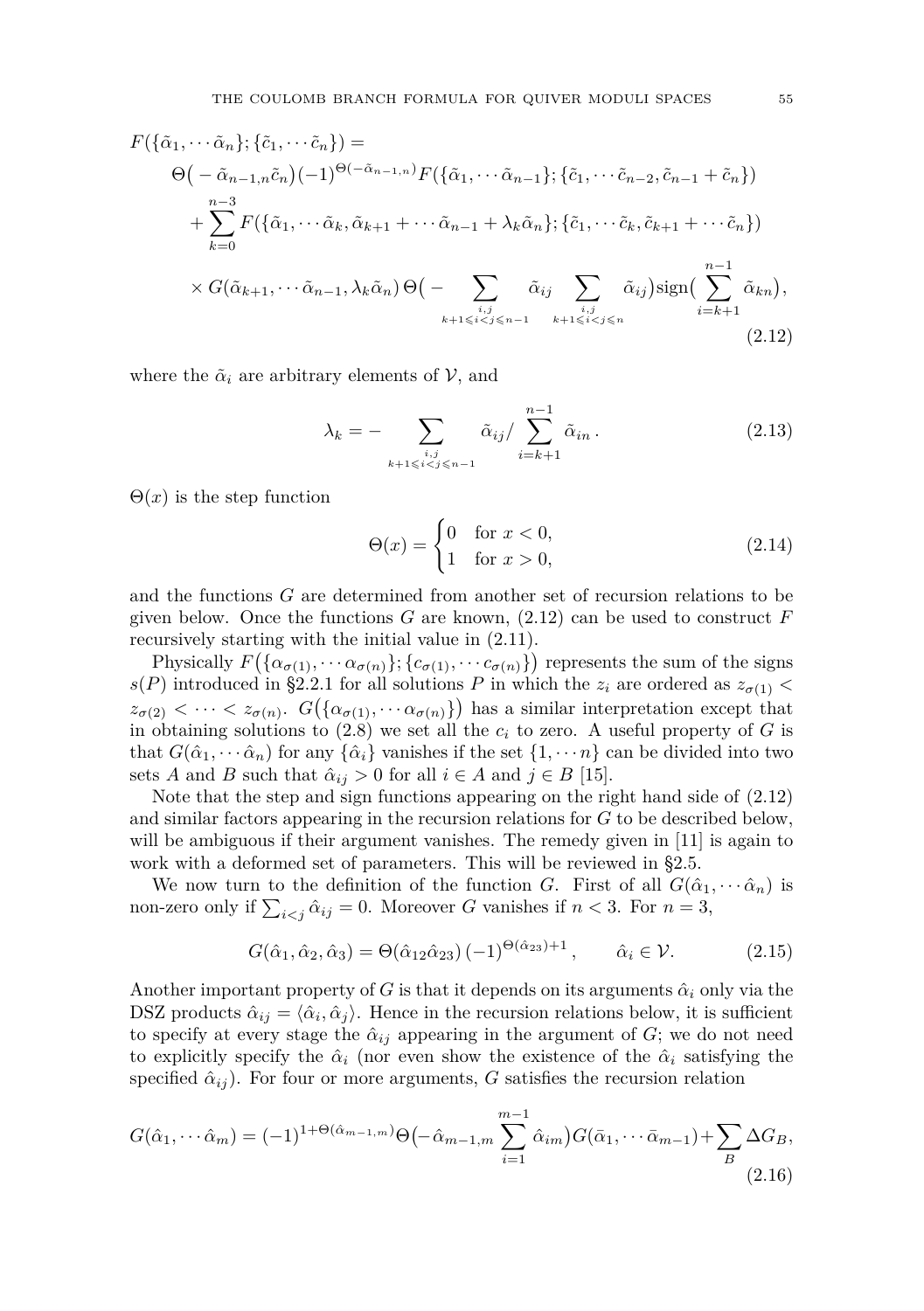where the  $\bar{\alpha}_i$  for  $1 \leqslant i \leqslant (m-1)$  satisfy

$$
\bar{\alpha}_{m-3,m-1} = -\bar{\alpha}_{m-1,m-3} = \hat{\alpha}_{m-3,m-1} + \sum_{i=1}^{m-1} \hat{\alpha}_{im},
$$
  
\n
$$
\bar{\alpha}_{ij} = \hat{\alpha}_{ij} \text{ for } (i,j) \neq (m-1, m-3) \text{ or } (m-3, m-1). \qquad (2.17)
$$

The sum over *B* in [\(2.16\)](#page-7-1) runs over all subsets of  $\hat{\alpha}_1, \cdots, \hat{\alpha}_m$  of three or more *consecutive elements* and containing either  $\hat{\alpha}_m$ , or both  $\hat{\alpha}_{m-1}$  and  $\hat{\alpha}_{m-3}$  (or all three of them).  $\Delta G_B$  is given as follows. First of all we introduce auxiliary elements  $\hat{\alpha}'_1, \cdots, \hat{\alpha}'_m$  of  $\mathcal V$  satisfying

$$
\hat{\alpha}'_{im} = -\hat{\alpha}'_{mi} = \mu_B \,\hat{\alpha}_{im} \quad \text{for } i = 1, 2, \dots m - 1,
$$
  

$$
\hat{\alpha}'_{m-3, m-1} = -\hat{\alpha}'_{m-1, m-3} = \hat{\alpha}_{m-3, m-1} + (1 - \mu_B) \sum_{i=1}^{m-1} \hat{\alpha}_{im} ,
$$
  

$$
\hat{\alpha}'_{ij} = \hat{\alpha}_{ij} \quad \text{for all other } i, j ,
$$
 (2.18)

where  $\mu_B$  takes different values for different choices of  $B$  and will be specified below.

(1) For  $B = {\hat{\alpha}_{m-2}, \hat{\alpha}_{m-1}, \hat{\alpha}_m}$  and  $m > 4$ , we have

$$
\mu_B = -\hat{\alpha}_{m-2,m-1}/(\hat{\alpha}_{m-1,m} + \hat{\alpha}_{m-2,m}),
$$
\n(2.19)

and

$$
\Delta G_B = G(\hat{\alpha}'_1, \cdots \hat{\alpha}'_{m-3}, \hat{\alpha}'_{m-2} + \hat{\alpha}'_{m-1} + \hat{\alpha}'_m) \times G(\hat{\alpha}'_{m-2}, \hat{\alpha}'_{m-1}, \hat{\alpha}'_m) \times \text{sign}(\hat{\alpha}_{m-1,m} + \hat{\alpha}_{m-2,m}) \Theta(-(\hat{\alpha}_{m-2,m-1} + \hat{\alpha}_{m-1,m} + \hat{\alpha}_{m-2,m})\hat{\alpha}_{m-2,m-1}).
$$
\n(2.20)

(2) For  $B = {\hat{\alpha}_k, \dots \hat{\alpha}_m}$  for  $3 \leq k \leq (m-3)$  we have

$$
\mu_B = \Big( \sum_{\substack{i,j \\ k \le i < j \le m-1}} \hat{\alpha}_{ij} + \sum_{i=1}^{m-1} \hat{\alpha}_{im} \Big) \Big/ \sum_{i=1}^{k-1} \hat{\alpha}_{im} \,, \tag{2.21}
$$

and

$$
\Delta G_B = G\left(\hat{\alpha}'_1, \cdots \hat{\alpha}'_{k-1}, \sum_{i=k}^m \hat{\alpha}'_i\right) \times G(\hat{\alpha}'_k, \hat{\alpha}'_{k+1}, \cdots, \hat{\alpha}'_m) \operatorname{sign}\left(-\sum_{i=1}^{k-1} \hat{\alpha}_{im}\right)
$$

$$
\times \Theta\left(-\left(\sum_{\substack{i,j\\k \leq i < j \leq m}} \hat{\alpha}_{ij}\right) \left(\sum_{\substack{i,j\\k \leq i < j \leq m-1}} \hat{\alpha}_{ij} + \sum_{i=1}^{m-1} \hat{\alpha}_{im}\right)\right). \tag{2.22}
$$

(3) For  $B = {\hat{\alpha}_k, \dots \hat{\alpha}_{m-1}}$  for  $2 \leq k \leq (m-3)$  we have

$$
\mu_B = \Big( \sum_{\substack{i,j \\ k \le i < j \le m-1}} \hat{\alpha}_{ij} + \sum_{i=1}^{m-1} \hat{\alpha}_{im} \Big) \Big/ \sum_{i=1}^{m-1} \hat{\alpha}_{im} \,, \tag{2.23}
$$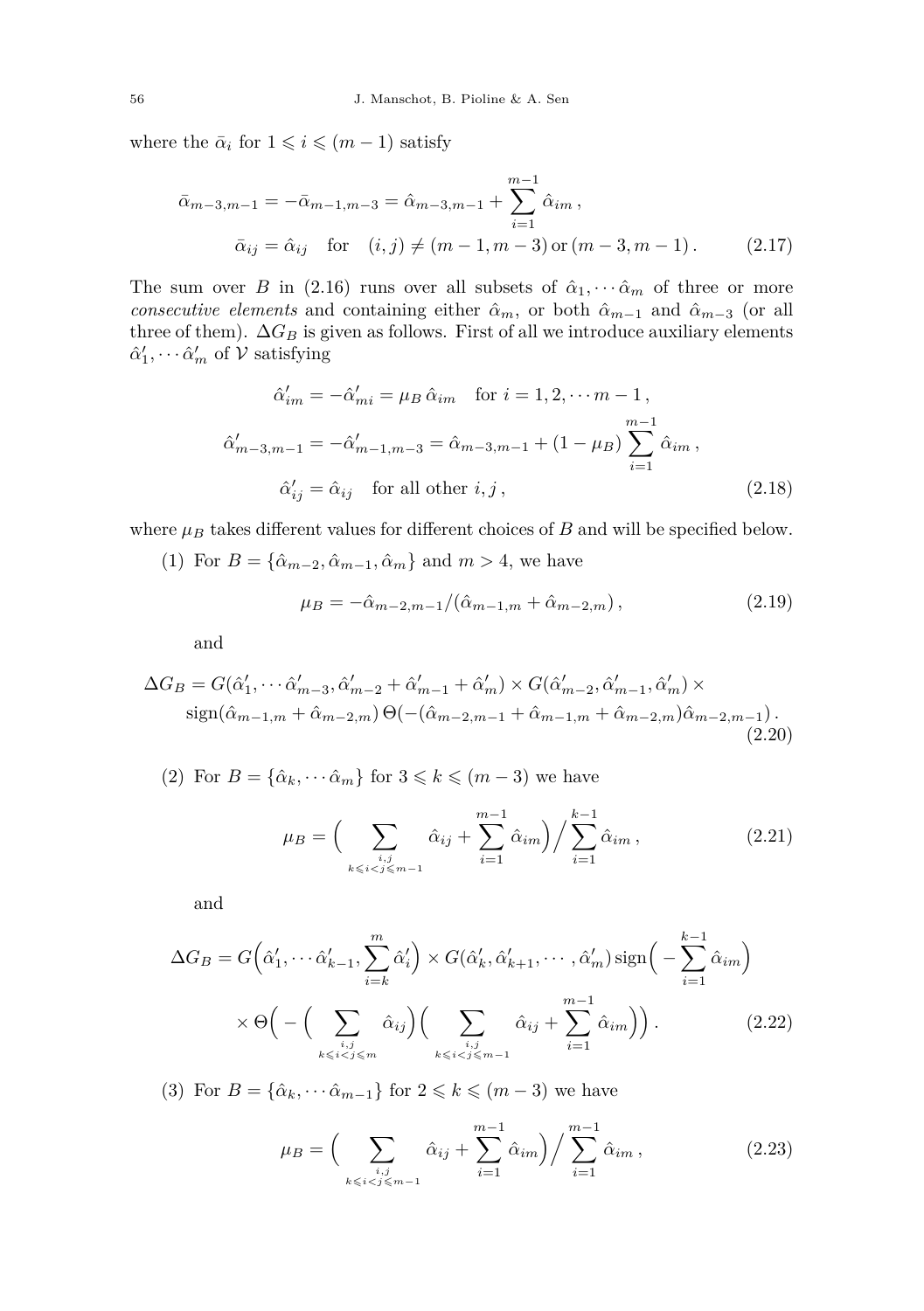and

$$
\Delta G_B = G\left(\hat{\alpha}'_1, \cdots \hat{\alpha}'_{k-1}, \sum_{i=k}^{m-1} \hat{\alpha}'_i, \hat{\alpha}'_m\right) \times G(\hat{\alpha}'_k, \hat{\alpha}'_{k+1}, \cdots, \hat{\alpha}'_{m-1}) \operatorname{sign}\left(-\sum_{i=1}^{m-1} \hat{\alpha}_{im}\right)
$$

$$
\times \Theta\left(-\left(\sum_{i=1}^{m-1} \hat{\alpha}_{ij} + \sum_{i=1}^{m-1} \hat{\alpha}_{im}\right)\left(\sum_{i=1}^{m-1} \hat{\alpha}_{ij}\right)\right). \tag{2.24}
$$

$$
\times \Theta\Big(-\Big(\sum_{\substack{i,j\\k\leqslant i (2.24)
$$

(4) For  $B = {\hat{\alpha}_2, \dots \hat{\alpha}_m}$  and  $m > 4$  we have

$$
\mu_B = \left(\sum_{\substack{i,j\\2 \le i < j \le m}} \hat{\alpha}_{ij} + \hat{\alpha}_{1m}\right) \bigg/ \hat{\alpha}_{1m},\tag{2.25}
$$

and

$$
\Delta G_B = \Theta \Big( - \Big( \sum_{i,j \atop 2 \leq i < j \leq m} \hat{\alpha}_{ij} \Big) \Big( \sum_{i,j \atop 2 \leq i < j \leq m} \hat{\alpha}_{ij} + \hat{\alpha}_{1m} \Big) \Big) \operatorname{sign}(-\hat{\alpha}_{1m}) \, G(\hat{\alpha}'_2, \cdots, \hat{\alpha}'_m) \,. \tag{2.26}
$$

(5) For 
$$
m = 4
$$
 and  $B = {\hat{\alpha}_2, \hat{\alpha}_3, \hat{\alpha}_4}$  we have

$$
\mu_B = -\hat{\alpha}_{23} / (\hat{\alpha}_{24} + \hat{\alpha}_{34}), \qquad (2.27)
$$

and

$$
\Delta G_B = \Theta \big(-\hat{\alpha}_{23}(\hat{\alpha}_{23} + \hat{\alpha}_{34} + \hat{\alpha}_{24})\big) \times \text{sign}(\hat{\alpha}_{24} + \hat{\alpha}_{34}) G(\hat{\alpha}'_2, \hat{\alpha}'_3, \hat{\alpha}'_4). \tag{2.28}
$$

This finishes our description of  $\Delta G_B$  in all cases. This in turn defines *G*, and hence *F* and  $g_C$ . The equivalence of the definitions of  $g_C$  given in [§2.2.1](#page-6-4) and in this section was proven in [\[11\]](#page-20-8).

<span id="page-9-0"></span>2.3. **Definition of the functions** *H***.** We now give the algorithm for constructing the functions  $H(\{\beta_i\}; \{k_i\}; y)$  appearing in [\(2.4\)](#page-5-3).

- (1) When the number of  $\beta_i$  is less than three,  $H(\{\beta_i\}; \{k_i\}; y)$  vanishes.
- (2) For three or more  $\beta_i$ , observe that the expression for  $Q_C(\sum_i k_i \beta_i; \zeta; y)$  given in [\(1.7\)](#page-3-1), [\(2.2\)](#page-5-2) contains a term proportional to  $H(\{\beta_i\}; \{k_i\}; y) \prod_i \Omega_{S}(\beta_i; t^{k_i})$ arising from the choice  $m = 1$  in [\(1.7\)](#page-3-1),  $n = 1$ ,  $\alpha_1 = \sum_i k_i \beta_i$ ,  $m_1 = 1$  in [\(2.2\)](#page-5-2), and  $m_i = k_i$  in the expression for  $\Omega_{\text{tot}}(\sum_i k_i \beta_i; y, t)$  in equation [\(2.4\)](#page-5-3).  $\prod_i \Omega_{\rm S}(\beta_i; t^{k_i})$  in the expression for  $Q_C(\sum_i k_i \beta_i; y, t)$  is a Laurent polyno-We fix  $H({\beta_i}; \{k_i\}; y)$  by demanding that the net coefficient of the product mial in *y*, i.e. a finite sum of the form  $\sum c_s y^s$  where the  $c_s$  are constant and the sum over *s* runs over a finite set of positive and negative integers (including zero). This of course leaves open the possibility of adding to *H* a Laurent polynomial. This is resolved by using the *minimal modification hypothesis*, which requires that *H* must be symmetric under  $y \to y^{-1}$  and vanish as  $y \to \infty$  [\[9\]](#page-20-7). We determine  $H(\{\beta_i\}; \{m_i\}; y)$  iteratively by beginning with the *H* with three  $\beta_i$  and then determining successively the *H* with more  $\beta_i$ .

For illustration, suppose that the coefficient of  $\prod_i \Omega_{\rm S}(\beta_i; t^{k_i})$  in some example was  $(y^2 + y^{-2})/(y - y^{-1})^2$  before taking into account the term  $H(\{\beta_i\}; \{k_i\}; y) \prod_i \Omega_{\rm S}(\beta_i; t^{k_i})$ . Then we choose

$$
H(\{\beta_i\}; \{k_i\}; y) = -2/(y - y^{-1})^2
$$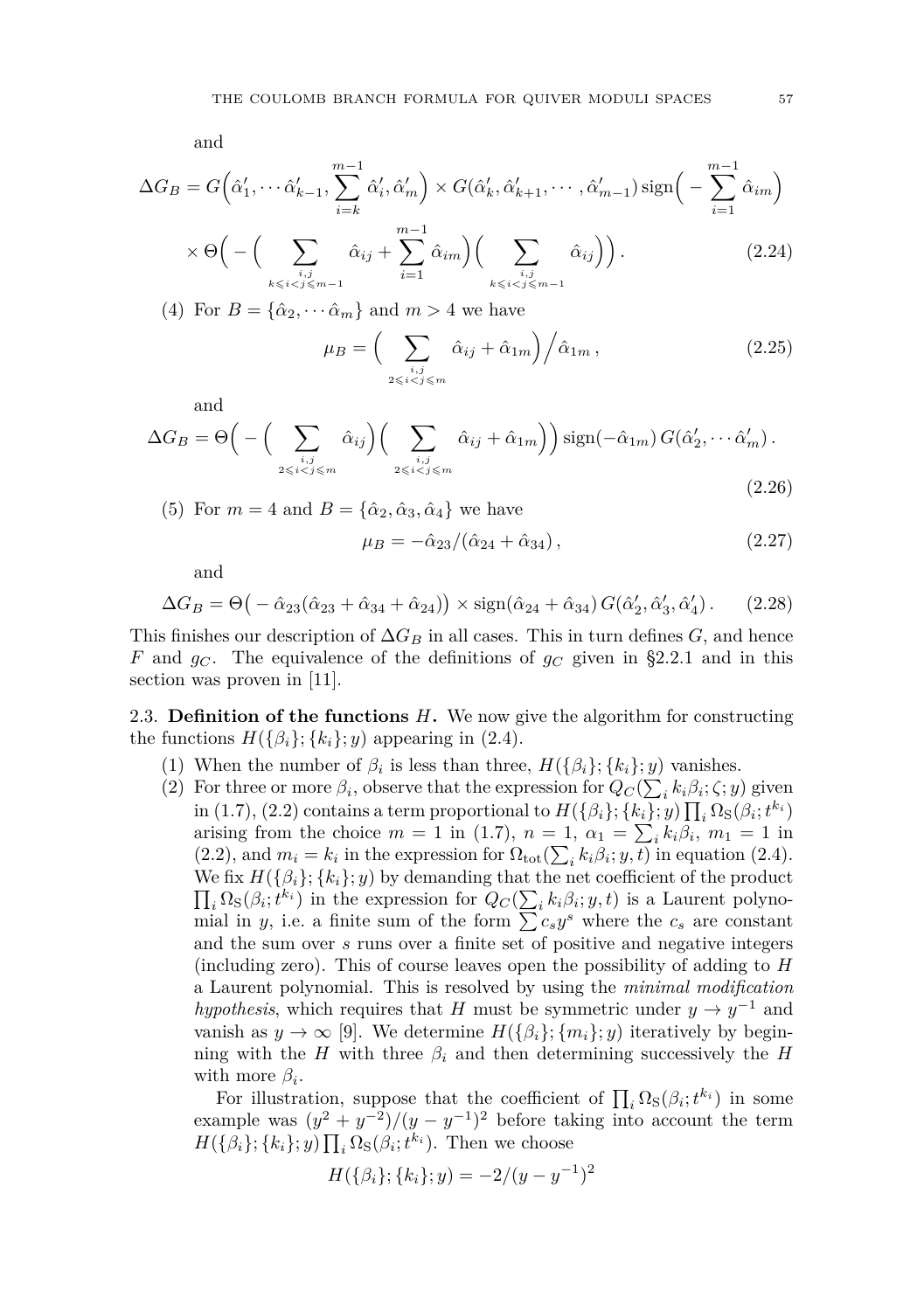so that the total coefficient of  $\prod_i \Omega_{\rm S}(\beta_i; t^{k_i})$  becomes

$$
(y^2 + y^{-2} - 2)/(y - y^{-1})^2 = 1,
$$

which is a Laurent polynomial in *y*.

(3) *H* is expected to be independent of the FI parameters and hence can be calculated for any value of these parameters.

A useful property of  $H(\{\beta_1, \dots \beta_n\}; \{k_1, \dots k_n\}; y)$  is that it vanishes if the set  $\{1, \dots, n\}$  can be divided into two sets *A* and *B* such that  $\langle \beta_i, \beta_j \rangle \geq 0$  for all  $i \in A$ and  $j ∈ B$  [\[15\]](#page-20-12).

<span id="page-10-0"></span>2.4. **Constraints on the**  $\Omega_{\rm S}(\alpha;t)$ . In the Coulomb branch formula the  $\Omega_{\rm S}(\alpha;t)$  are unknown functions of *t*. In this section we shall discuss some necessary conditions on *α* in order for  $\Omega$ <sub>S</sub>( $\alpha$ ;*t*) *not* to vanish. It is important to remember, however, that these conditions should be used *after determining the functions*  $H(\{\beta_i\}; \{k_i\}; y)$ *following the procedure of*  $\S 2.3$  *where we treat all the*  $\Omega_{\rm S}(\alpha;t)$  *for*  $\gamma \in \Gamma^+$  *to be non-vanishing and independent of each other.*

The first set of conditions on  $\Omega_{\rm S}(\alpha;t)$  are

<span id="page-10-2"></span>
$$
\Omega_{\rm S}(a\gamma_i + b\gamma_j; t) = \begin{cases} 1 & \text{if } a = 1, b = 0 \text{ or } a = 0, b = 1, \\ 0 & \text{otherwise,} \end{cases} \tag{2.29}
$$

for any linear combination of two basis vectors  $a\gamma_i + b\gamma_j$ .  $\Omega_{\rm S}(\sum_i n_i\gamma_i;t)$  can be non-zero if at least 3 of the  $n_i$  are non-zero, but only if the following condition holds. Let  $\beta_1, \dots, \beta_n$  be the set of  $n = \sum_i n_i$  vectors with  $n_1$  of the  $\beta_k$  being  $\gamma_1$ , *n*<sub>2</sub> of the *β*<sup>*k*</sup> being  $\gamma_2$  etc., and let  $\beta_{k\ell} \equiv \langle \beta_k, \beta_\ell \rangle$ . Then for  $\Omega_{S}(\sum_i n_i \gamma_i; t)$  to be non-zero there must exist *n* vectors  $\vec{r}_1, \dots, \vec{r}_n \in \mathbb{R}^3$  satisfying the equations

<span id="page-10-1"></span>
$$
\sum_{\ell=1}^{n} \frac{\beta_{k\ell}}{|\vec{r}_k - \vec{r}_\ell|} = 0 \quad \forall \quad k.
$$
\n(2.30)

For  $n=3$  this condition requires that the set of numbers

$$
(\beta_{12}, \beta_{23}, \beta_{31})
$$
 or  $(-\beta_{12}, -\beta_{23}, -\beta_{31})$ 

are all positive and satisfy the triangle inequality [\[16\]](#page-20-13). For  $n \geq 4$  there is no such simple criterion but one can show that [\(2.30\)](#page-10-1) has no solutions if we can divide the set  $\{1, \dots n\}$  into two sets *A* and *B* such that  $\beta_{k\ell} \geq 0$  for all  $k \in A$  and  $\ell \in B$  [\[15\]](#page-20-12). Further constraints on  $\Omega_{\rm S}$  which follow from symmetry under quiver mutations will be discussed in [\(3.16\)](#page-16-1).

The Coulomb branch formula gives an expression for the Dolbeault polynomial – a function of two variables *y* and  $t$  – in terms of the  $\Omega$ <sub>S</sub>( $\alpha$ ;*t*) which are functions of a single variable *t*. Furthermore the Dolbeault polynomial depends on the FI parameters  $\zeta$  but the  $\Omega_{\rm S}(\alpha;t)$  do not. So by knowing  $\Omega_{\rm S}(\alpha;t)$  for one  $\zeta$  one can deduce  $Q_C(\gamma;\zeta;y,t)$  for any other values of the FI parameters. A practical way of computing  $\Omega_{\rm S}(\alpha;t)$  is to specialize [\(2.2\)](#page-5-2), to  $y = 1/t = v^{1/2}$ , where the lefthand side becomes proportional to the Hirzebruch  $\chi_y$ -genus  $\chi(\mathcal{M}, v)$  via equation [\(1.6\)](#page-3-2). Inverting this relation allows to express  $\Omega_{\rm S}(\alpha; t)$  in terms of the Hirzebruch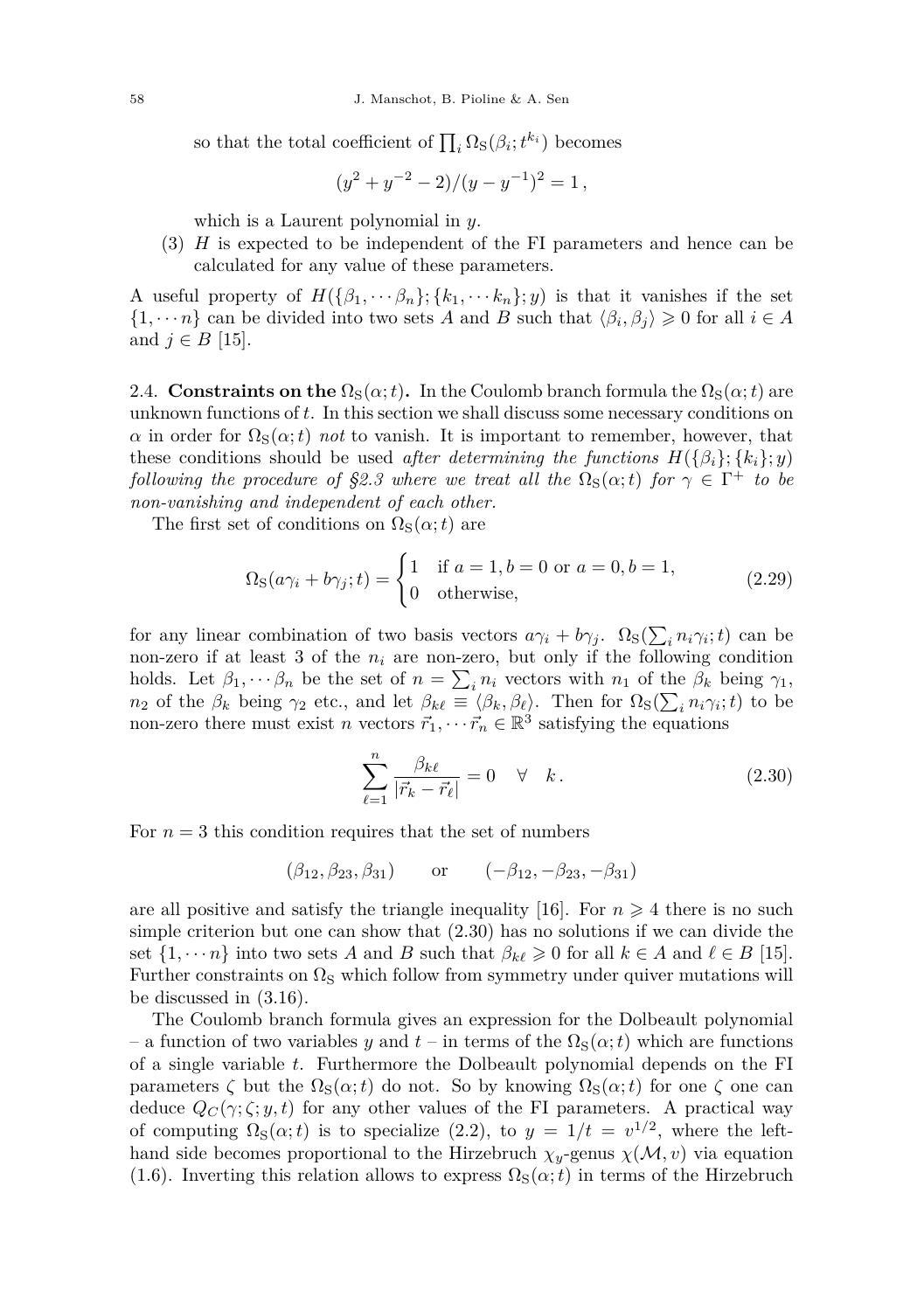*χ*<sub>*y*</sub>-genera *χ*( $M(γ; ζ)$ *, v*) associated to subquivers, for a fixed choice of stability condition *ζ*. 6

<span id="page-11-0"></span>2.5. **Deformations of the input parameters.** As mentioned in [§2.2.1](#page-6-4) and [§2.2.2,](#page-6-5) in order to determine *g<sup>C</sup>* unambiguously we need to work with a deformed set of parameters. In this subsection we shall review this prescription. However we would like to mention at the outset that while the deformed parameters are to be used in equations [\(2.8\)](#page-6-2) and [\(2.9\)](#page-6-6) for enumerating the solutions and computing  $s(P)$ , and also computing the step and sign functions appearing in various equations in [§2.2.2,](#page-6-5) the exponent of *y* in [\(2.7\)](#page-6-1) or [\(2.10\)](#page-6-0) is always computed with the undeformed  $\alpha_{ij}$ , related to the undeformed  $\gamma_{ij}$  via [\(1.2\)](#page-2-2).

(1) In the first step we deform the original numbers  $\gamma_{ij}$  by arbitrary small numbers:

<span id="page-11-1"></span>
$$
\gamma_{ij} \to \gamma_{ij} + \epsilon_1 \xi_{ij} , \qquad (2.31)
$$

where  $\epsilon_1$  is a small positive number and  $\xi_{ij}$  are arbitrary but sufficiently generic real numbers between  $-1$  and 1 satisfying  $\xi_{ij} = -\xi_{ji}$ . In particular for given  $\epsilon_1, \xi_{ij}$  should be such that any ordered set of vectors  $\beta_1, \dots \beta_s \in \Gamma^+$ with  $s \ge 2$  and not all  $\beta_k$  parallel, satisfying  $\sum_k \beta_k = \sum_i n_i \gamma_i$  with  $n_i \le N_i$ , have the property that  $\sum_{i < j} \beta_{ij} \neq 0$ . This condition ensures that the set of equations [\(2.8\)](#page-6-2) has no solutions where two or more centers coincide, except if the  $\alpha_i$  associated with all the centers are parallel. Furthermore  $\epsilon_1$  should be sufficiently small so that for given  $\xi_{ij}$  the above condition holds for any  $\epsilon_1$  between the chosen value and 0 except possibly at  $\epsilon_1 = 0$ . Since the undeformed  $\beta_{ij}$  are all integers, the last condition can be ensured by taking  $\epsilon_1$  to be less than  $2/N(N-1)$  where  $N = \sum_i N_i$  is the rank of the quiver.

The deformation parameters  $\epsilon_1$  and  $\xi_{ij}$ , once chosen, must be kept fixed throughout the calculation, *e.g.* for  $g_C$  with various arguments as well as for calculating the functions *H* using the procedure described in [§2.3](#page-9-0) we must use the same deformation parameters.

(2) The above deformation does not completely remove the ambiguity in enu-merating the solutions to [\(2.8\)](#page-6-2) since two or more  $z_i$  whose associated  $\alpha_i$ are parallel can still coincide. Furthermore if the original vector  $\gamma$  is not primitive then for the arguments  $c_i$  of  $g_C$  in [\(2.2\)](#page-5-2),  $\sum_i' c_i$  may vanish where  $\sum_i'$  denotes sum over a proper subset of the elements. This allows a solution where two sets of  $z_i$  have infinite separation from each other. To avoid such situations we carry out a second deformation in which we choose some arbitrary ordering of the  $\alpha_i$  and deform the  $\alpha_{ij}$  and the  $c_i$  in the argument of *g<sup>C</sup>* to

<span id="page-11-2"></span>
$$
\alpha_{ij} \to \alpha_{ij} + \epsilon_2 \eta_{ij}, \quad c_i \to c_i + \epsilon_2 f_i. \tag{2.32}
$$

Here  $\epsilon_2$  is a small positive number, and  $f_i$  and the  $\eta_{ij}$  are arbitrary but sufficiently generic real numbers between  $-1$  and 1 satisfying  $\eta_{ij} = -\eta_{ji} > 0$ for  $j > i$  and  $\sum_i f_i = 0$ . For given  $\epsilon_1$ ,  $\xi_{ij}$  and  $\epsilon_2$ ,  $\eta_{ij}$  and  $f_i$  should be such that  $\sum_{i,j\in A; i is non-zero for any permutation  $\sigma$  and any$ 

<sup>&</sup>lt;sup>6</sup>Note that the Coulomb branch formula expresses  $Q_C(\gamma;\zeta;y,t)$  for  $\gamma = \sum_i N_i \gamma_i$  in terms of  $\Omega_{\rm S}(\alpha;t)$  for  $\alpha = \sum_i p_i \gamma_i$ ,  $0 \leqslant p_i \leqslant N_i$ . Thus to systematically calculate the  $\Omega_{\rm S}$  from the knowledge of  $\chi$  we need to begin with the lowest rank quivers (minimum possible values of  $\sum_i N_i$ ) and then work our way upwards.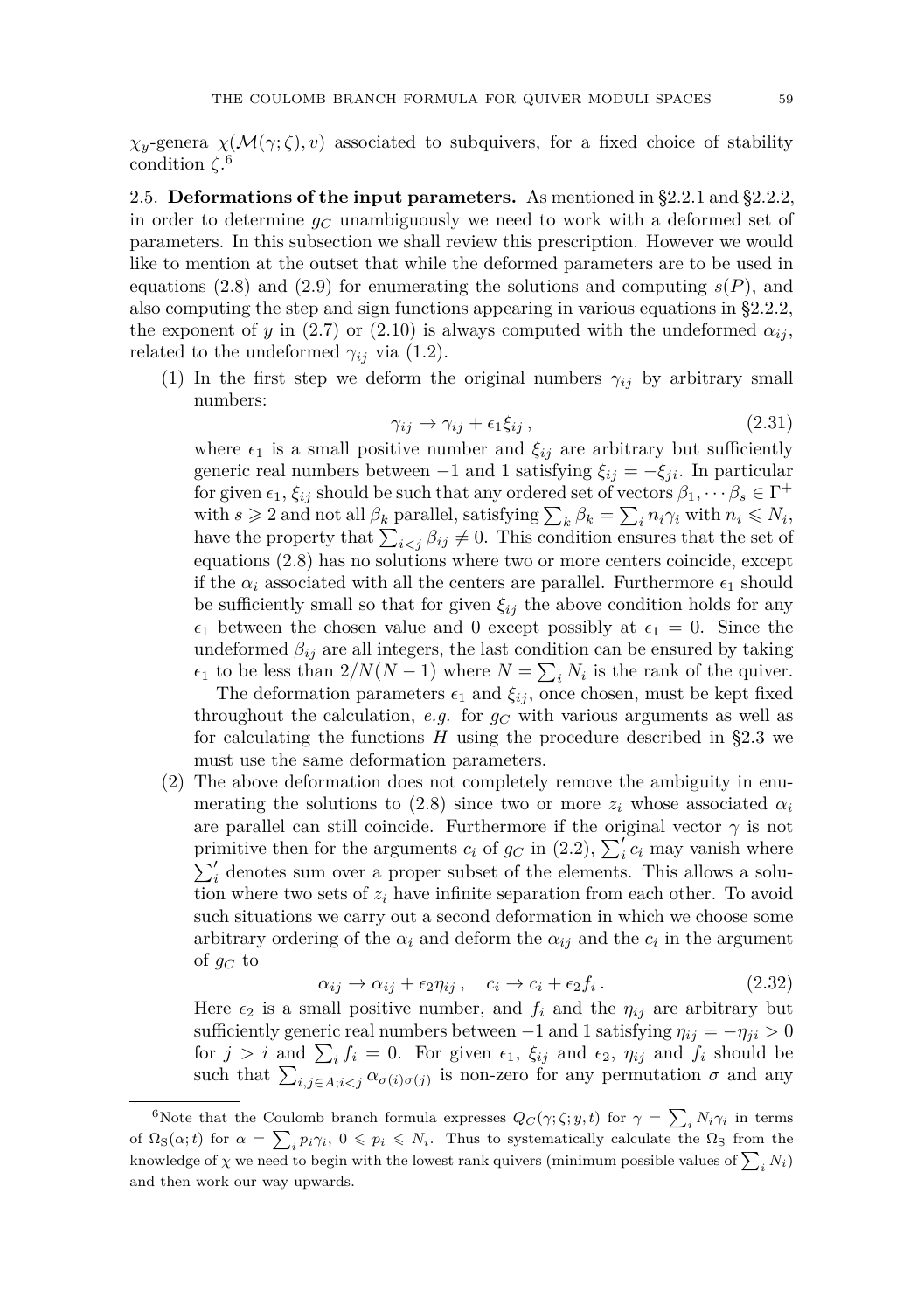subset *A* of 1,  $\cdots n$  containing two or more elements, and  $\sum_{i \in B} c_i$  should be non-zero for any non-empty proper subset  $B$  of  $1, \dots n$ . These conditions ensure that with the deformed parameters the set of equations [\(2.8\)](#page-6-2) has no solutions where two or more centers coincide or where one or more centers get infinitely separated from the rest. Furthermore  $\epsilon_2$  should be sufficiently small so that for given  $\epsilon_1$ ,  $\xi_{ij}$  and  $\eta_{ij}$ , the conditions mentioned above hold for all  $\epsilon_2$  between the chosen value and 0, except possibly at  $\epsilon_2 = 0$ . If we choose the original values of the  $\zeta_i$  and the deformations  $\epsilon_1 \xi_{ij}$  to be integer multiples of  $1/\Lambda$  for some large number  $\Lambda$ , then the last condition can be ensured by taking  $\epsilon_2$  to be less that  $2/(n(n-1)\Lambda)$ .

Note that this set of deformations is 'local' *e.g.* specific to the evaluation of *g<sup>C</sup>* with a specific set of arguments. For evaluating *g<sup>C</sup>* with another set of arguments we use another set of deformation parameters  $\epsilon_2$  and  $\eta_{ij}$  satisfying the conditions described above. However different terms contributing to a given *g<sup>C</sup>* must be computed with the same set of deformation parameters.

(3) This finishes the procedure that needs to be followed for the evaluation of  $q_C$  given in [§2.2.1.](#page-6-4) However this still leaves some ambiguity in the analysis of [§2.2.2](#page-6-5) since even after we deform the parameters  $\alpha_{ij}$  and  $c_i$  using the two-step process described above, one or more of the arguments of the step and sign functions on the right hand side of  $(2.12)$ , and similar functions appearing in the recursion relations for *G*, may vanish accidentally making these functions ambiguous. These occur on codimension  $\geq 1$  subspaces of the space of the deformation parameters  $\epsilon_2$  and  $\alpha_{ij}$  and we can adjust these parameters to stay away from these subspaces.

It was argued in §3.2 of [\[11\]](#page-20-8) that *Q<sup>C</sup>* computed from this procedure is independent of the choice of the deformation parameters  $\epsilon_1 \xi_{ij}$  and  $\epsilon_2 \eta_{ij}$ .

For quivers without oriented loops an alternative version of the Coulomb branch formula that does not require the deformations given in [\(2.31\)](#page-11-1), [\(2.32\)](#page-11-2) was given in [\[17\]](#page-20-14). We do not know of an extension of this to the general case.

<span id="page-12-0"></span>2.6. **Mathematica code.** The algorithm for computing the Dolbeault polynomial *Q<sup>C</sup>* using the Coulomb branch formula was implemented in a Mathematica package called CoulombHiggs.m, whose first version was described in Appendix A of [\[11\]](#page-20-8). The latest release and updated instructions can be downloaded from

#### [http://www.lpthe.jussieu.fr/](http://www.lpthe.jussieu.fr/~pioline/computing.html)∼pioline/computing.html

The package contains many other commands to compute e.g. the Coulomb indices *g<sup>C</sup>* or the Reineke formula mentioned in [§3.1](#page-13-1) of this review. Here we describe the main command for computing Coulomb branch formula. After copying the file CoulombHiggs.m in the same directory as the notebook, evaluate

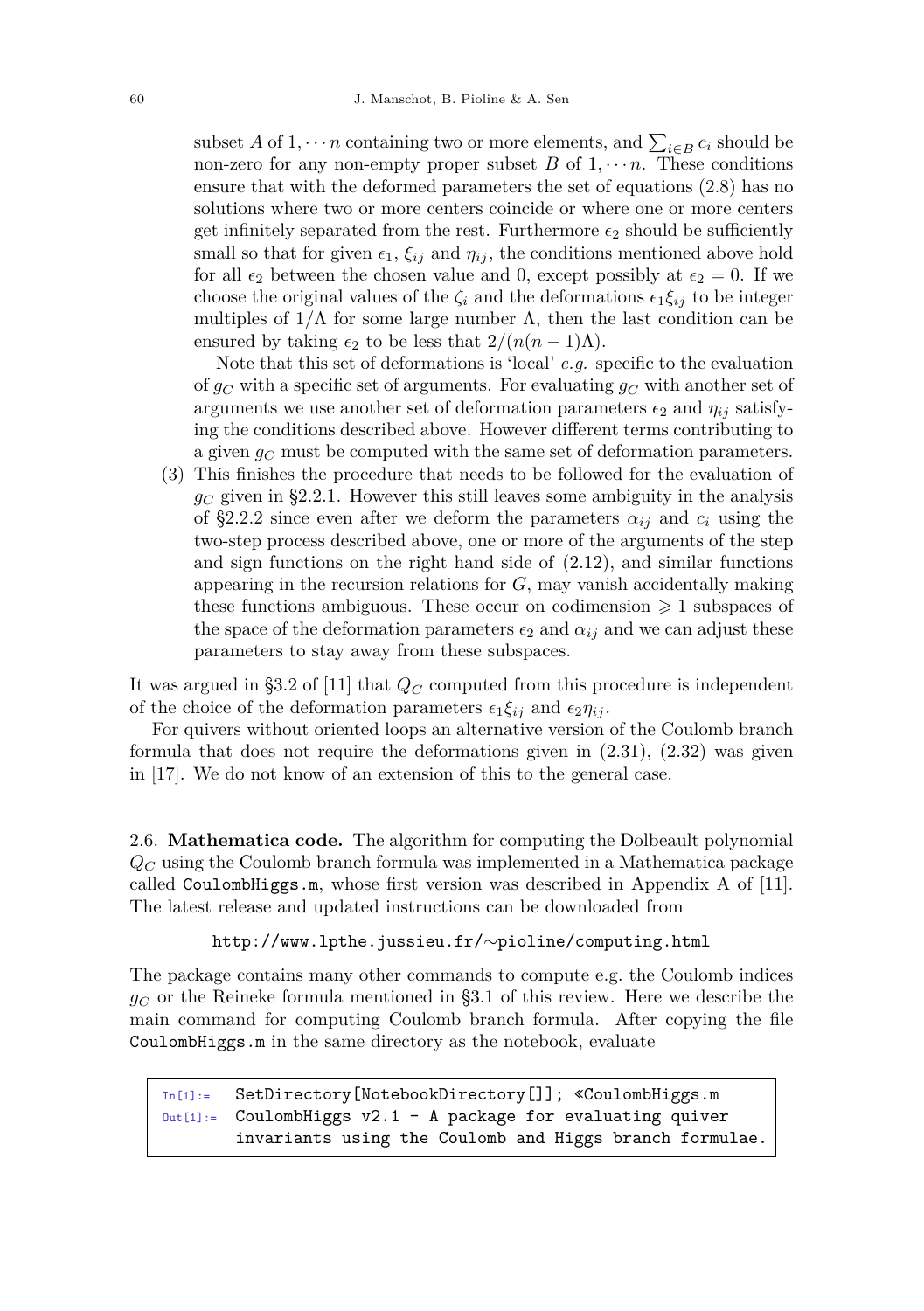The main routine for evaluating  $Q_C$  is CoulombBranchFormula, whose usage is as follows:

 $In [2]:$  Simplify[CoulombBranchFormula[4{{0, 1, -1}, {-1, 0, 1}, {1, -1, 0}}, {1/2, 1/6, -2/3}, {1, 1, 1}]]  $\text{\texttt{Out[2]}}:=\ \ 2+\tfrac{1}{y^2}+y^2+\text{\texttt{OmS}}(\{1,1,1\},y,t)$ 

This routine computes  $Q_C(\gamma;\zeta;y,t)$ . The first argument corresponds to the matrix of DSZ products  $\gamma_{ij}$  (an antisymmetric matrix of integers), the second to the FI parameters  $\zeta_i$  (a vector of rational numbers) and the third to the dimension vector  $N_i$  (a vector of integers). The code allows for the possibility of *y*-dependence in  $\Omega_{\rm S}$ (called OmS in the code), but for generic superpotential the single-centered indices  $\Omega_{\rm S}(\gamma; y, t)$  can be taken to be independent of *y*. The constraint [\(2.30\)](#page-10-1) has not been incorporated in the code, so some of the  $\Omega_{\rm S}$  appearing in the expression for  $Q_C$ may actually be zero.

One of the bottlenecks in running the code is due to the need for the deformations described in [\(2.31\)](#page-11-1) and [\(2.32\)](#page-11-2). The current version uses randomly generated small rational numbers for these deformations. This works well for small number of nodes, but when the number of nodes becomes large (say  $\geq 6$ ) occasionally the arguments of one of the step functions vanish accidentally. In that case, the step function evaluates to 1*/*2 and generates a warning message. In such cases it is advisable to run the code again: since each run uses different random deformations, typically the warning messages will disappear.

Irrespective of this issue, the code could certainly be optimized by compiling and/or parallelizing the computation of the Coulomb indices (the performance of the version 2.1 released along with this review is already greatly improved with respect to previous versions, by avoiding to evaluate Coulomb indices which end up being multiplied by zero).

#### 3. Aspects of the Coulomb branch formula

<span id="page-13-0"></span>In this section we shall discuss various aspects of the Coulomb branch formula.

<span id="page-13-1"></span>3.1. **Quivers without oriented loops and Reineke's formula.** For quivers without oriented loops, the necessary condition  $(2.30)$  always fails and hence all  $\Omega_{\rm S}(\alpha)$  vanish except for the  $\Omega_{\rm S}(\gamma_i)$  associated to basis vectors  $\gamma_i$ , which are all equal to 1 according to [\(2.29\)](#page-10-2).  $Q_C$  computed from [\(2.2\)](#page-5-2) is therefore *t*-independent, and the cohomology is supported in degree  $(p, p)$ . Furthermore by suitably choosing the deformation parameters described in [§2.5](#page-11-0) one can simplify the formula for  $g_C$ given in [§2.2.2.](#page-6-5) The deformations are chosen as follows. First we choose the  $\xi_{ij}$  in [\(2.31\)](#page-11-1) such that the deformed quiver also does not have oriented loop. In this case the  $\alpha_i$  appearing in the argument of  $g_C$  in [\(2.2\)](#page-5-2) have the property that they can be ordered such that  $\alpha_{ij} \geq 0$  for  $i < j$ . We choose this ordering and then deform them as in [\(2.32\)](#page-11-2) with  $\eta_{ij} > 0$  for  $i < j$  so that the deformed  $\alpha_{ij}$  are all positive for  $i < j$ . One finds that in this case the functions  $G$  appearing in the right hand side of [\(2.12\)](#page-7-0) all vanish due to the property mentioned in the paragraph below [\(2.14\)](#page-7-2) and the recursion relation for *F* reduces to just the first term on the right hand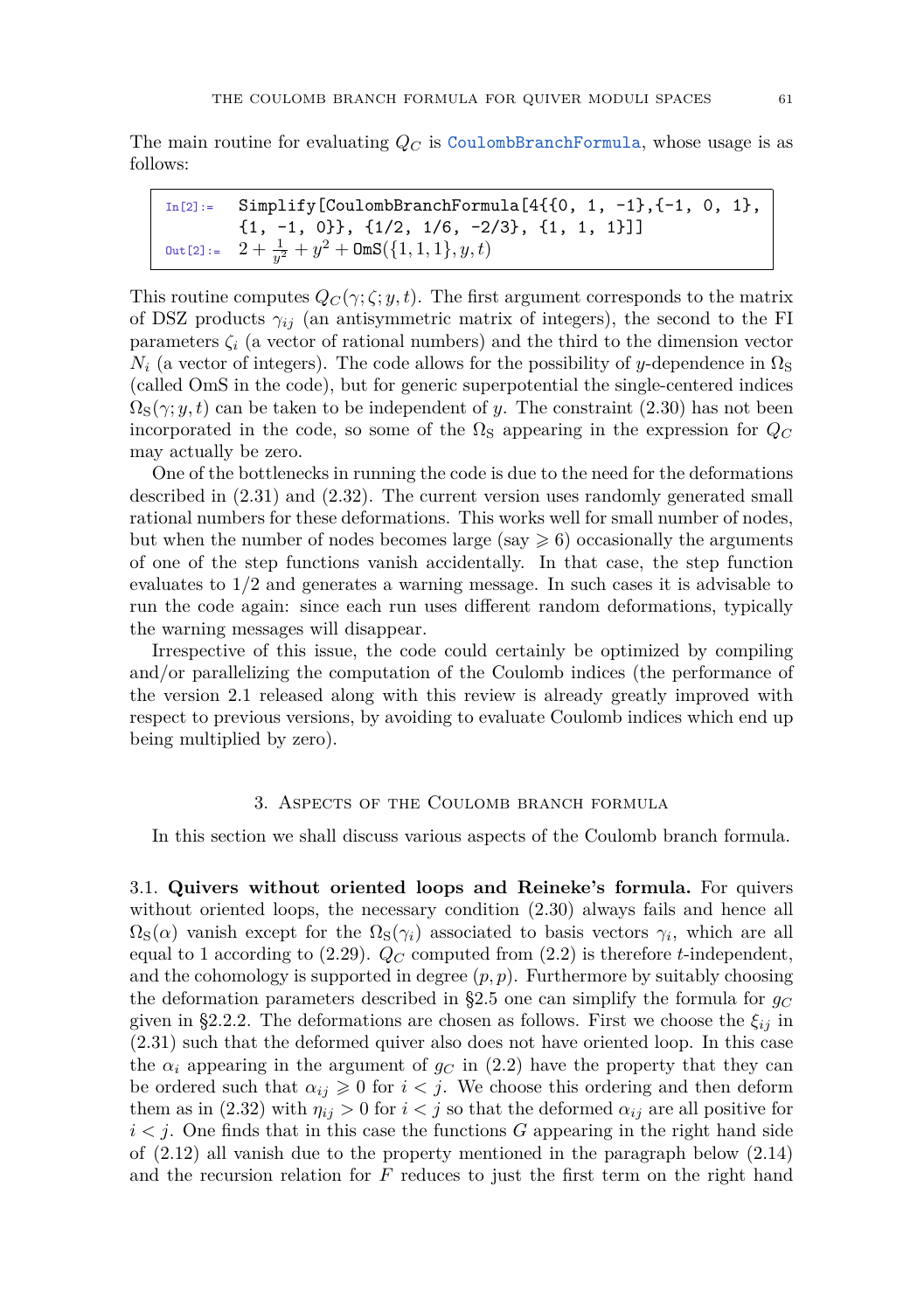side of  $(2.12)$ . This gives<sup>7</sup>

<span id="page-14-3"></span>
$$
F(\{\tilde{\alpha}_1, \cdots \tilde{\alpha}_n\}; \{\tilde{c}_1, \cdots \tilde{c}_n\}) = \prod_{k=2}^n \left\{ \Theta\big(-\tilde{\alpha}_{k-1,k}(\tilde{c}_k + \cdots \tilde{c}_n)\big)(-1)^{\Theta(-\tilde{\alpha}_{k-1,k})} \right\}.
$$
\n(3.1)

Furthermore all the relevant *H*-functions also vanish due to the property mentioned at the end of [§2.3.](#page-9-0) It was shown in §4 of [\[11\]](#page-20-8) that the Coulomb branch formula computed with this expression for *F* reduces to Reineke's formula [\[18\]](#page-20-15) for the Poincaré polynomial of the moduli space of quivers without oriented loops.

<span id="page-14-0"></span>3.2. **Wall-crossing.** It was shown in §4.1 and §5.4 of [\[9\]](#page-20-7) that the Coulomb branch formula satisfies the wall-crossing formula given in [\[14\]](#page-20-11) (and further elaborated in [\[19–](#page-20-16)[21\]](#page-20-17)), provided the single-centered invariants  $\Omega_{\rm S}(\gamma)$  stay constant across the wall.

In the context of quivers the wall-crossing formula can be stated as follows. First note that [\(1.1\)](#page-2-0) gives  $\zeta \cdot \gamma = 0$  for  $\gamma = \sum_i N_i \gamma_i$ . A quiver carrying charge vector  $\gamma$ hits a wall of marginal stability if the FI parameters take values such that  $\zeta \cdot \gamma' = 0$ for another vector  $\gamma' \nparallel \gamma$ . If we denote by  $\Gamma^+$  the intersection of  $\Gamma^+$  with the plane spanned by  $\gamma$  and  $\gamma'$  then it follows that for any vector  $\alpha \in \Gamma^+$ ,  $\zeta \cdot \alpha$  vanishes on the wall. Let  $\zeta^L$ ,  $\zeta^R$  denote two different points in the FI parameter space on two sides of the marginal stability wall, satisfying the conditions [\(1.1\)](#page-2-0) and:

<span id="page-14-2"></span>
$$
\langle \beta, \gamma \rangle \left( \zeta^{L} \cdot \beta \right) > 0, \quad \langle \beta, \gamma \rangle \left( \zeta^{R} \cdot \beta \right) < 0, \quad \forall \ \beta \in \widetilde{\Gamma}^{+}.
$$
 (3.2)

For any vector  $\alpha \in \widetilde{\Gamma}^+$  let us define

$$
\zeta_{\alpha} \equiv \zeta - (\langle (\gamma - \alpha), \gamma_1 \rangle, \cdots \langle (\gamma - \alpha), \gamma_K \rangle) (\langle \gamma, \alpha \rangle)^{-1} \zeta \cdot \alpha. \tag{3.3}
$$

Note that  $\zeta_{\alpha} \cdot \alpha = 0$  automatically. For  $\zeta$  close to the wall of marginal stability,  $\zeta_{\alpha}$ is close to  $\zeta$  since  $\zeta \cdot \alpha \simeq 0$ . Furthermore  $\zeta_{\alpha}$  is on the 'same side' of the wall as  $\zeta$ in the sense that [\(3.2\)](#page-14-2) holds with  $\gamma$  replaced by  $\alpha$  and  $\zeta$  replaced by  $\zeta_{\alpha}$ . With this definition of  $\zeta_{\alpha}$  the wall-crossing formula of [\[14\]](#page-20-11) can be stated as<sup>8</sup>

<span id="page-14-1"></span>
$$
\bar{Q}_C(\gamma, \zeta^L; y, t) = \sum_n \frac{1}{n!} \sum_{\substack{\alpha_i \in \widetilde{\Gamma}^+ \\ \sum_i \alpha_i = \gamma}} g_C(\alpha_1, \cdots \alpha_n; c_1^R, \cdots c_n^R; y) \prod_{i=1}^n \bar{Q}_C(\alpha_i, \zeta_{\alpha_i}^R; y, t),
$$
\n(3.4)

where

$$
c_i^R = \zeta^R \cdot \alpha_i \,. \tag{3.5}
$$

The sum over  $\{\alpha_i\}$  in [\(3.4\)](#page-14-1) runs over all *ordered* set of vectors  $\alpha_1, \dots, \alpha_n \in \widetilde{\Gamma}^+$ satisfying  $\sum_i \alpha_i = \gamma$ . Furthermore, even if the original quiver  $\gamma$  has oriented loops, the  $\alpha_i$  appearing in the argument of  $g_C$  on the right hand side of [\(3.4\)](#page-14-1) can be partially ordered so that  $\alpha_{ij} \geq 0$  for  $i < j$ . Hence by deforming them so that  $\alpha_{ij}$  > 0 for *i* < *j*, we can use [\(2.10\)](#page-6-0) with the expression for *F* given in [\(3.1\)](#page-14-3) for computing  $q_C$ . The equivalence of this wall-crossing formula and the Kontsevich-Soibelman wall-crossing formula [\[8\]](#page-20-6) was proven in [\[17,](#page-20-14) [22\]](#page-20-18).

<sup>7</sup> If we had chosen a different set of deformation parameters then the intermediate steps will be more complicated but the final results will be the same.

<sup>&</sup>lt;sup>8</sup>The definition of  $\zeta_{\alpha}$  was not given explicitly before, but it follows from the analysis if §4.1 of [\[9\]](#page-20-7) in a straightforward manner.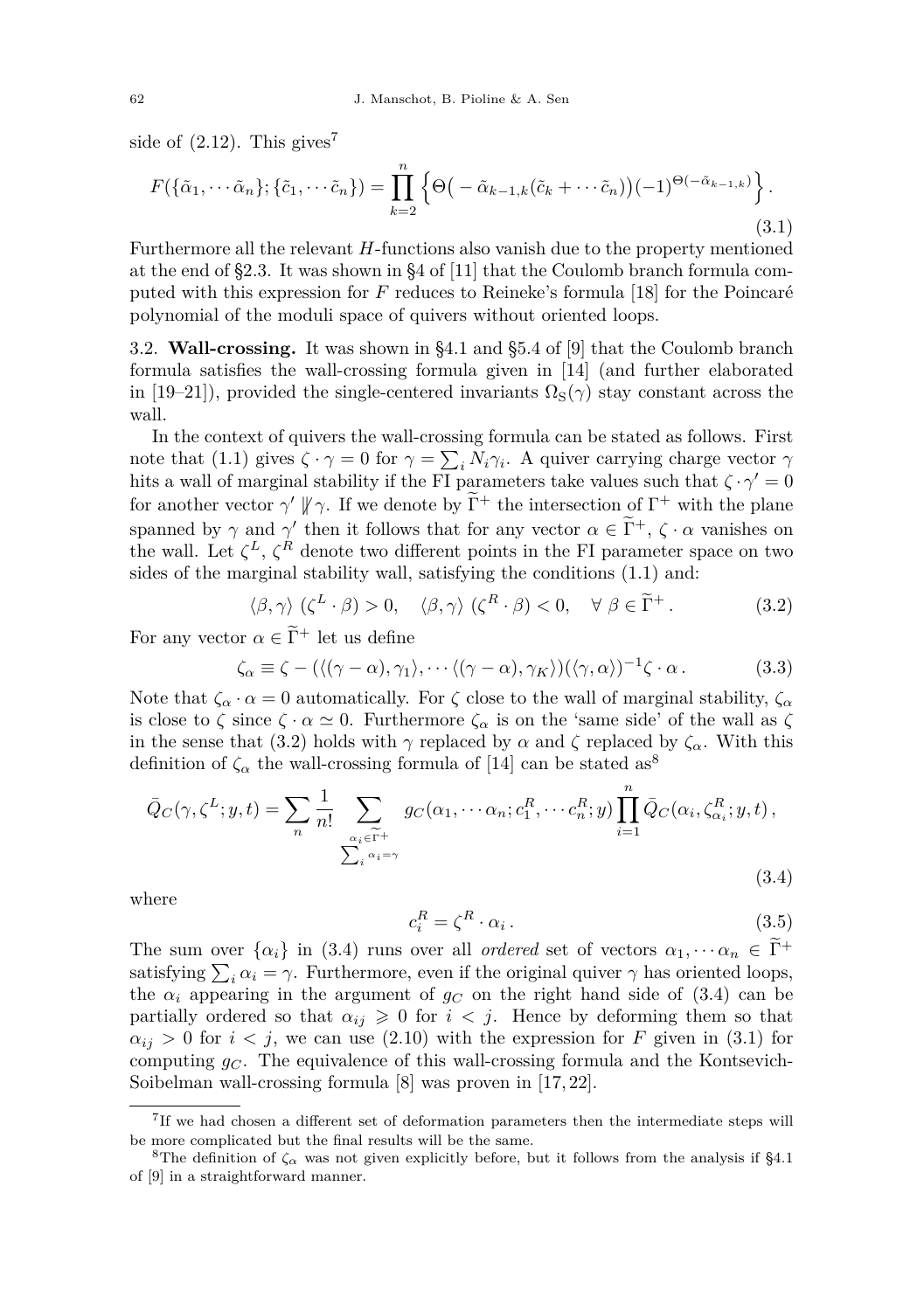<span id="page-15-0"></span>3.3. **Generalized quiver mutations.** The Coulomb branch formula [\(2.2\)](#page-5-2) is conjectured to be invariant under a general mutation symmetry [\[26\]](#page-20-19). To describe this conjecture in its most general form we need a slight generalization of this formula as follows:

- (1) We take the  $\Omega_{\rm S}$  to depend on *y* and denote them by  $\Omega_{\rm S}(\alpha; y, t)$ . In all the formulæ in [§2.1](#page-5-0) we replace  $\Omega_{\rm S}(\alpha; t^m)$  by  $\Omega_{\rm S}(\alpha; y^m, t^m)$ .
- (2) We relax the constraints [\(2.29\)](#page-10-2) and [\(2.30\)](#page-10-1).

We now pick a particular node *k* and define  $\Omega_{n,s}$  and *M* via

$$
\Omega_{\rm S}(\ell \gamma_k; y, t) = \sum_{n,s} \Omega_{n,s}(\ell \gamma_k) y^n t^s, \qquad M \equiv \sum_{\ell \geq 1} \sum_{n,s} \ell^2 \Omega_{n,s}(\ell \gamma_k) . \tag{3.6}
$$

We further define

$$
\gamma'_{i} = \begin{cases}\n-\gamma_{k} & \text{if } i = k, \\
\gamma_{i} + M \max(0, \varepsilon \gamma_{ik}) \gamma_{k} & \text{if } i \neq k.\n\end{cases}
$$
\n
$$
\gamma'_{ij} = \begin{cases}\n-\gamma_{ij} & \text{if } i = k \text{ or } j = k, \\
\gamma_{ij} + M \max(0, \gamma_{ik} \gamma_{kj}) \operatorname{sign}(\gamma_{kj}) & \text{if } i, j \neq k.\n\end{cases}
$$
\n
$$
\zeta'_{i} = \begin{cases}\n-\zeta_{k} & \text{if } i = k, \\
\zeta_{i} + M \max(0, \varepsilon \gamma_{ik}) \zeta_{k} & \text{if } i \neq k.\n\end{cases}
$$
\n
$$
N'_{i} = \begin{cases}\n-N_{k} + M \sum_{j \neq k} N_{j} \max(0, \varepsilon \gamma_{jk}) & \text{if } i = k, \\
N_{i} & \text{if } i \neq k.\n\end{cases}
$$
\n(3.7)

where  $\varepsilon$  takes values  $\pm 1$  with the  $+$  sign corresponding to right mutation and the − sign corresponding to left mutation. These transformation laws, which will be called the generalized mutation transformations, guarantee that

$$
\gamma \equiv \sum_{i} N_i \gamma_i = \sum_{i} N'_i \gamma'_i.
$$
 (3.8)

We also define  $\Omega'_{\mathcal{S}}(\alpha; y, t)$  through the relations

<span id="page-15-2"></span>
$$
\Omega_{\rm S}(\alpha; y, t) = \begin{cases} \Omega'_{\rm S} \left( \alpha + M \max(0, \varepsilon \langle \alpha, \gamma_k \rangle) \gamma_k; y, t \right) & \text{for } \alpha \notin \gamma_k, \\ \Omega'_{\rm S} \left( -\alpha; y, t \right) & \text{for } \alpha \parallel \gamma_k. \end{cases} \tag{3.9}
$$

In [\[26\]](#page-20-19) we conjectured that  $Q_C(\gamma;\zeta;y,t)$  produced by the Coulomb branch formula is invariant under the generalized mutation transformation:

<span id="page-15-1"></span>
$$
Q_C(\gamma; \zeta; y; t) = \begin{cases} Q'_C(\gamma; \zeta'; y; t) & \text{if } \gamma \nparallel \gamma_k, \\ Q'_C(-\gamma; \zeta; y, t) & \text{if } \gamma \parallel \gamma_k, \end{cases}
$$
(3.10)

provided the following conditions hold:

$$
\varepsilon \zeta_k < 0 \tag{3.11}
$$

$$
\Omega_{n,s}(\ell \gamma_k) \geq 0 \,\forall \,\ell > 0 \;, \quad \Omega_{n,s}(\ell \gamma_k) = 0 \text{ for } \ell > \ell_{\text{Max}} \,, \tag{3.12}
$$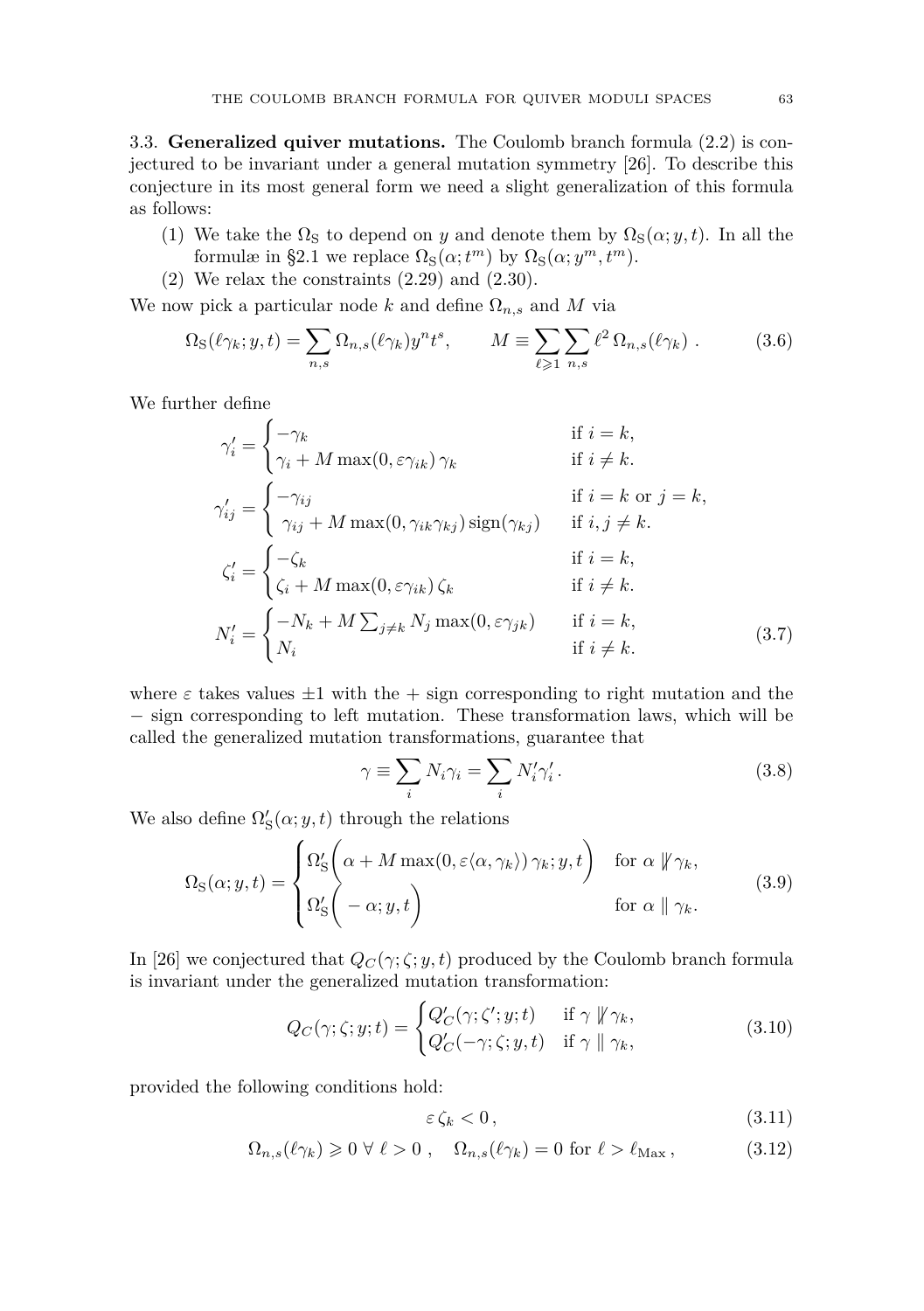for some  $\ell_{\text{Max}}$ . In [\(3.10\)](#page-15-1), it is understood that in computing the l.h.s. we have to express  $\gamma$  as  $\sum_i N_i \gamma_i$  treating the  $\gamma_i$  as the basis vectors and apply the Coulomb branch formula [\(2.2\)](#page-5-2), [\(2.4\)](#page-5-3) with single centered indices  $\Omega_{\rm S}(\alpha; y, t)$ , while in computing the r.h.s. we have to express  $\gamma$  as  $\sum_i N'_i \gamma'_i$  treating the  $\gamma'_i$  as the basis vectors and then apply the Coulomb branch formula [\(2.2\)](#page-5-2), [\(2.4\)](#page-5-3) with single centered indices  $\Omega'_{\rm S}(\alpha; y, t)$ . Since  $\Omega'_{\rm S}(\alpha'; y, t) = 0$  unless  $\alpha' = \sum_i n_i \gamma'_i$  with  $n_i \geqslant 0$ , the transforma-tion law [\(3.9\)](#page-15-2) forces the correponding  $\Omega_{\rm S}(\alpha; y, t)$  also to vanish. This can be made explicit by expressing [\(3.9\)](#page-15-2) as

$$
\Omega_{\rm S}\Big(\sum_i n_i \gamma_i\Big) = \Omega_{\rm S}\Big(\sum_i n_i \gamma_i'\Big)\,,\tag{3.13}
$$

where

$$
n_i = n_i \quad \text{for} \quad i \neq k,
$$
  
\n
$$
n_k = -n_k + M \sum_{j \neq k} n_j \max(0, \varepsilon \gamma_{jk}) - M \max\left(0, \varepsilon \sum_{j \neq k} n_j \gamma_{jk}\right).
$$
 (3.14)

Thus the condition  $n_k \geqslant 0$  for non-vanishing  $\Omega'_{\rm S}$  translates to the following condition for getting non-vanishing  $\Omega_{\rm S}(\sum_i n_i \gamma_i)$ :

<span id="page-16-2"></span>
$$
n_k \leqslant M \sum_{j \neq k} n_j \max(0, \varepsilon \gamma_{jk}) - M \max\left(0, \varepsilon \sum_{j \neq k} n_j \gamma_{jk}\right). \tag{3.15}
$$

For  $M = 1$  these transformation rules reduce to the usual mutation tranformation rules discussed in [\[8,](#page-20-6) [27–](#page-20-20)[29\]](#page-20-21). If we further restrict to quivers with generic superpotentials where the  $\Omega_{\rm S}$  become *y*-independent, then [\(3.9\)](#page-15-2) shows that the  $\Omega'_{\rm S}$  are also *y*-independent. This is consistent with the fact that under mutation, a generic superpotential transforms into a generic superpotential. Note that the fact that the Coulomb branch formula with *y*-independent  $\Omega_{\rm S}$  transforms under mutation to the Coulomb branch formula with *y*-independent  $\Omega'_{\mathcal{S}}$  is a non-trivial test of the Coulomb branch formula itself. Furthermore since both left and right mutations are known to be symmetries of the quiver, the condition [\(3.15\)](#page-16-2) now gives a constraint on the  $\Omega_{\rm S}$  associated with the physical quivers. We can in fact make these constraints stronger by requiring  $\Omega'_{\rm S}$  to satisfy [\(2.29\)](#page-10-2). This gives the following condition on  $\Omega_{\rm S}(\alpha)$ :

$$
\Omega_{\rm S}\Big(\sum_{i} n_{i}\gamma_{i}\Big) = 0 \text{ unless for all } k \text{ and } \varepsilon = \pm 1
$$
  

$$
n_{k} \le \sum_{j \ne k} n_{j} \max(0, \varepsilon \gamma_{jk}) - \max\Big(0, \varepsilon \sum_{j \ne k} n_{j} \gamma_{jk}\Big);
$$
  

$$
\Omega_{\rm S}(a\gamma_{i} + b\gamma_{j} + c\gamma_{k}) = 0 \text{ unless for all distinct } i, j, k, a, b > 0 \text{ and } \varepsilon = \pm 1
$$
  

$$
c < a \max(0, \varepsilon \gamma_{ik}) + b \max(0, \varepsilon \gamma_{jk}) - \max\big(0, \varepsilon (a\gamma_{ik} + b\gamma_{jk})\big).
$$
  
(3.16)

<span id="page-16-0"></span>3.4. **Other tests.** The Coulomb branch formula passes several other consistency tests.

<span id="page-16-1"></span>(1) It was shown in [\[10,](#page-20-22) [23\]](#page-20-23) that the Coulomb branch formula correctly reproduces the cohomology of cyclic abelian quivers of the form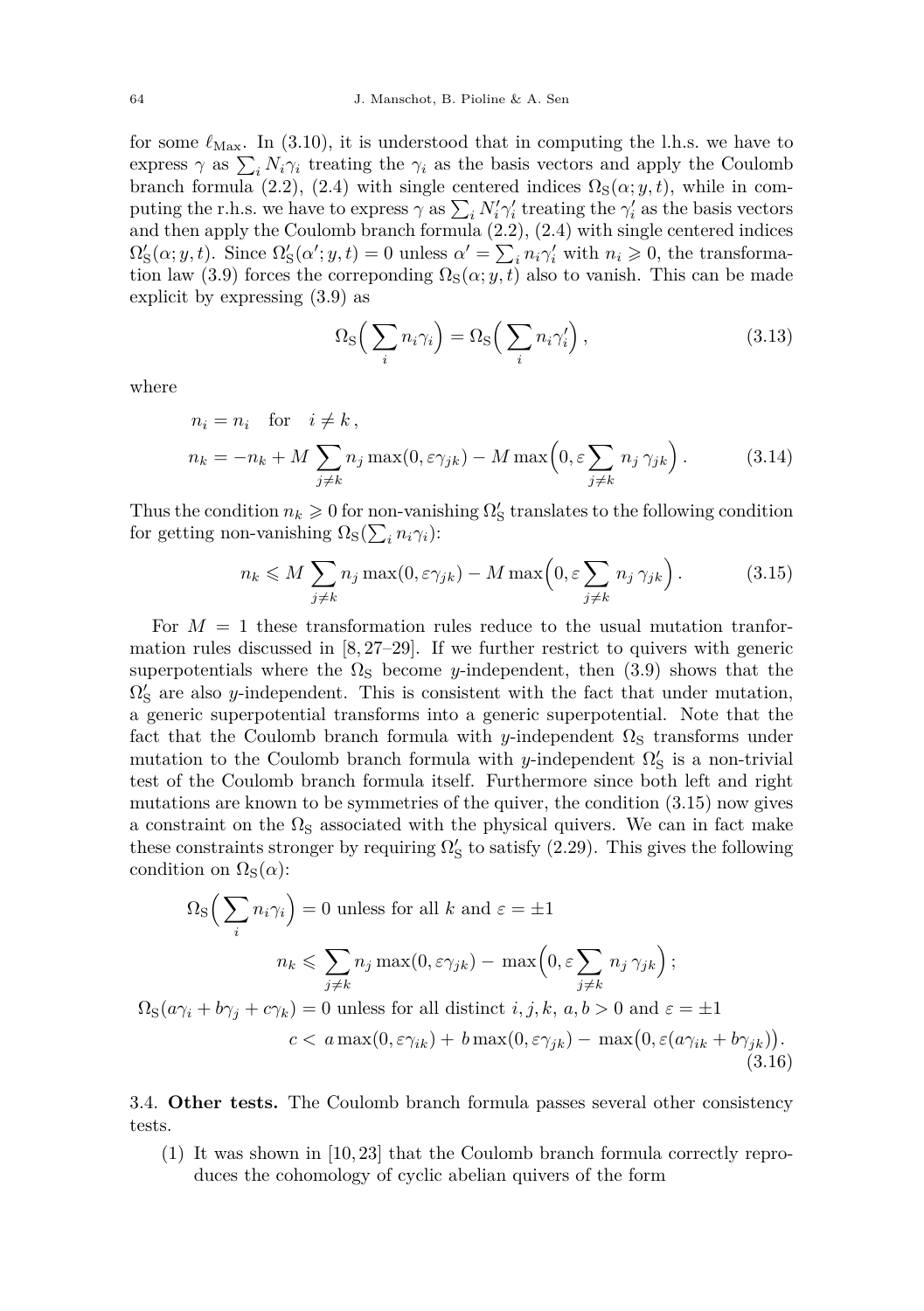

Let us consider FI parameters in the range

$$
\zeta_1, \dots, \zeta_{K-1} > 0, \qquad \zeta_K < 0. \tag{3.18}
$$

The result for the Dolbeault polynomial of this quiver, computed using the Coulomb branch formula, takes the form

$$
Q_C(\gamma_1 + \dots + \gamma_K; y, t) \simeq \Omega_S(\gamma_1 + \dots + \gamma_K; t)
$$
  
+  $(-1)^{K-1+\sum_{\ell} a_{\ell}} (y - y^{-1})^{-K+1} \sum_{\sigma_1 = \pm 1, \sigma_2 = \pm 1, \dots, \sigma_K = \pm 1 \atop \text{sign} \left[\sum_{\ell=1}^K a_{\ell} \sigma_{\ell}\right] = -\sigma_K}^{\infty} \left(\prod_{\ell=1}^{K-1} \sigma_{\ell}\right) y^{\sum_{\ell=1}^K \sigma_{\ell} a_{\ell}},$   
(3.19)

where  $\simeq$  denotes that this formula computes correctly the coefficients of the non-positive powers of *y*. The coefficient of the positive powers of *y* can be found using the  $y \to 1/y$  symmetry. This agrees with the result obtained directly from the analysis of the quiver moduli space in  $[24, 25]$  $[24, 25]$  $[24, 25]$ .

(2) The Coulomb branch formula was tested in many other explicit examples in §5 and §6 of [\[10\]](#page-20-22). For example, consider the quiver



with rank  $(1,1,2)$ , FI parameters

 $\zeta_1 > 0$ ,  $\zeta_1 + \zeta_2 > 0$ ,  $\zeta_2 < 0$ ,  $\zeta_3 \to 0^-$ , <sup>−</sup> *,* (3.21)

and positive integers *a, b, c* satisfying

$$
a < 2c, \quad b < c, \quad k \equiv a + 2b - 2c > 0. \tag{3.22}
$$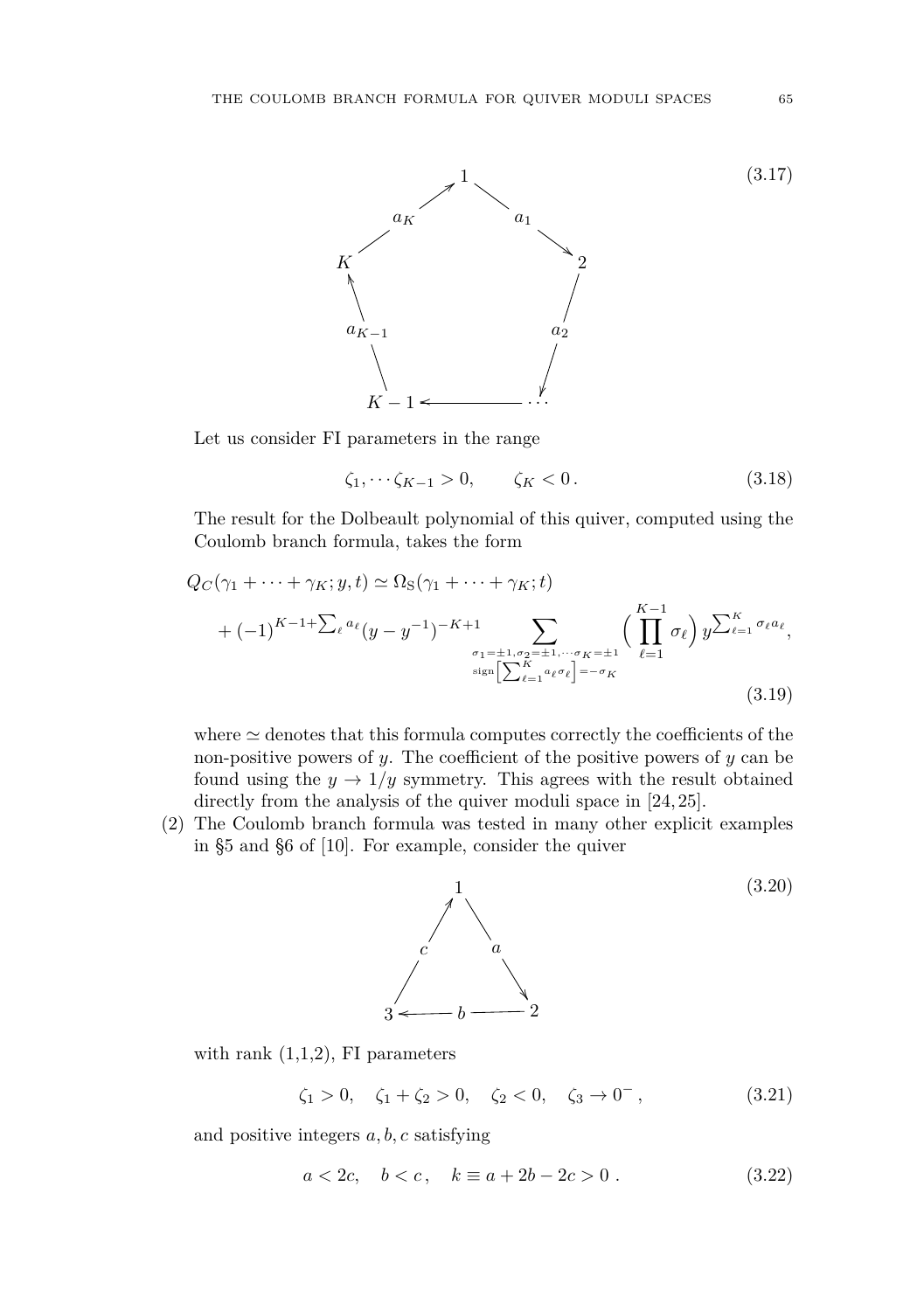The Coulomb branch formula gives the result

$$
Q_C(\gamma_1 + \gamma_2 + 2\gamma_3; y, t)
$$
  
=  $\Omega_S(\gamma_1 + \gamma_2 + 2\gamma_3; t) + (y - y^{-1})^{-3} (y + y^{-1})^{-1} \left\{ y^{-k+1} - y^{k-1} + \frac{1}{4} (k-1)(y + y^{-1})^2 (y - y^{-1}) + \frac{1}{4} (-1)^{k/2} (y - y^{-1})^3 \right\}$  for k even  
=  $\Omega_S(\gamma_1 + \gamma_2 + 2\gamma_3; t) + (y - y^{-1})^{-3} (y + y^{-1})^{-1} \left\{ y^{k-1} - y^{-k+1} - \frac{1}{2} (k-1)(y^2 - y^{-2}) \right\}$  for k odd. (3.23)

This agrees with the result of explicit computation of the Dolbeault polynomial of the quiver moduli space.

(3) For quivers with oriented loops the Reineke formula given in [\[18\]](#page-20-15), called the Higgs branch formula in [\[11\]](#page-20-8), no longer computes the Poincaré polynomial of the quiver moduli space. Instead, it computes the cohomology of the (non-compact) space obtained by imposing only the D-term constraints given by the first set of equations in [\(1.4\)](#page-2-1), together with the effect of taking the quotient by the  $\prod_i U(N_i)$  gauge groups. Let us call this the embedding space. Under suitable conditions the F-term constraints, given by the second set of equations in  $(1.4)$ , can be regarded as sections of line bundles with positive curvature. Using repeated application of Lefschetz hyperplane theorem we can then relate the Hodge numbers  $h^{p,q}$  of the quiver moduli space  $\mathcal M$  to the Hodge number of the embedding space for low values of  $(p+q)$ . Since the former is conjecturally given by the Coulomb branch formula whereas the latter is given by the Higgs branch formula, this gives a specific relation between the Coulomb and the Higgs branch formulæ. The precise relation takes the following form [\[15\]](#page-20-12). If we take the expression for  $Q_C(\gamma;\zeta; y, t)$  then the coefficients of the powers of  $y^{-1}$ , that do not have any explicit dependence on unknown  $\Omega_{\rm S}$  after using [\(2.29\)](#page-10-2), must match with the corresponding coefficients in the Higgs branch formula. It is however important that *we do not use* [\(2.30\)](#page-10-1) *to set some of the*  $\Omega$ <sub>S</sub> *to zero for making this comparison, although we are allowed to*  $\int \frac{f(x)}{f(x)}$  *set*  $\Omega$ <sub>*S*</sub>( $\sum_i n_i \gamma_i$ ; *t*) *to zero if the subquiver given by the dimension vector*  $(n_1, \dots, n_K)$  *does not contain a closed loop.* The technical reason for this is that even if a subquiver fails to satisfy [\(2.30\)](#page-10-1) but has oriented loop, we can construct a gauge invariant superpotential involving the variables  $\phi_{\ell k;\alpha;ss'}$ associated with the subquiver. This correspondence between the Coulomb and the Higgs branch formula has been tested in a number of examples [\[15\]](#page-20-12).

<span id="page-18-0"></span>3.5. **Variants of the conjecture.** The version of the conjecture stated in [§2](#page-4-0) is in its strongest form. There are however some more conservative versions of this conjecture which we describe below.

(1) If we set  $t = 1$  then the Dolbeault polynomial  $(1.5)$  reduces to the Poincaré polynomial containing information about the Betti numbers only. The Coulomb branch formula  $(2.2)$  for  $t = 1$  now expresses the Betti numbers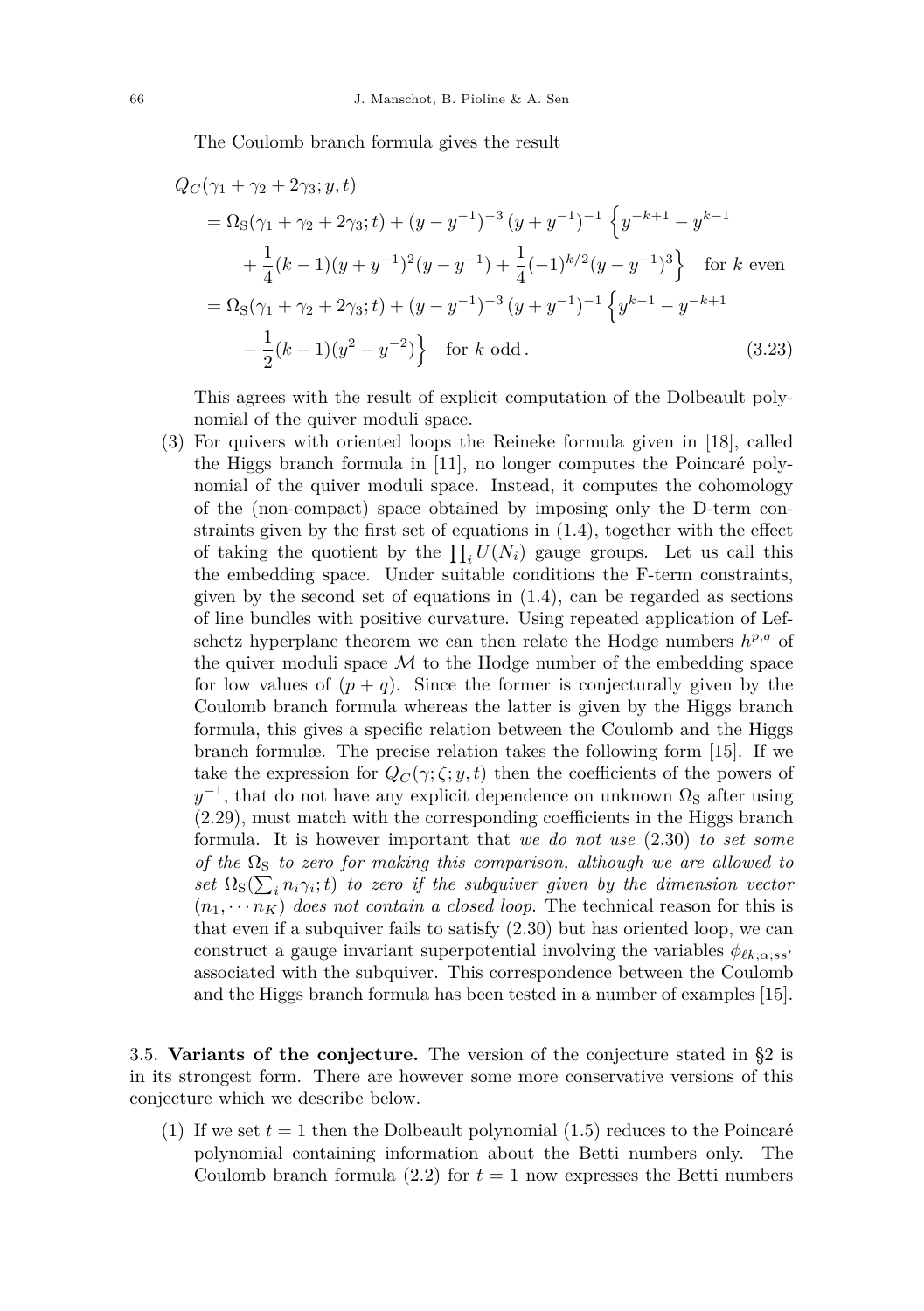in terms of  $\Omega_{\rm S}(\gamma;t=1)$ .<sup>9</sup> The latter in turn can be related to the Euler number  $\chi(\mathcal{M})$  by setting  $y = t = 1$  on both sides of [\(2.2\)](#page-5-2), since in that case [\(1.5\)](#page-3-3) gives  $Q(M; y = 1, t = 1) = (-1)^d \chi(M)$ . Thus the Coulomb branch formula specialized to  $t = 1$  can be viewed as an expression for the Betti numbers of M in terms of the Euler numbers of the moduli space of  $\mathcal{Q}(\gamma;\zeta)$ and its subquivers. This weak form of the conjecture is the one which is directly related to and motivated by black hole quantum mechanics.

(2) Another version of the conjecture allows the  $\Omega$ <sub>S</sub> to depend both on *t* and *y*. In this case, in order to ensure consistency with the wall-crossing formula, all factors of  $\Omega_{\rm S}(\alpha; t^m)$  have to be replaced by  $\Omega_{\rm S}(\alpha; y^m, t^m)$  in [\(2.4\)](#page-5-3). For fixed values of the FI parameters  $\zeta$ , the  $\Omega_{\rm S}(\alpha; y, t)$  are just a repackaging of the Dolbeault polynomials  $Q(\alpha;\zeta; y, t)$ . However, unlike the latter, the former are independent of the FI parameters. We can in fact regard the Coulomb branch formula with  $(t, y)$ -dependent  $\Omega_{\rm S}$  as the most general solution to the wall-crossing formula. This formula may be valid more generally, *e.g.* for quivers with non-generic superpotentials.

<span id="page-19-0"></span>3.6. **Application to framed BPS indices.** Beyond its utility for computing the cohomology of quiver moduli spaces, and applications to black hole counting, the Coulomb branch formula can also be used to compute framed BPS indices associated to line defects in  $\mathcal{N} = 2$  supersymmetric field theories [\[30\]](#page-20-26). For a wide class of models, the framed BPS spectrum can be obtained by adjoining an additional 'framing node'  $\gamma_F$  to the original quiver that governs the BPS spectrum in the bulk. The prescription of [\[31\]](#page-21-2) is that the framed BPS indices are computed using the Coulomb branch formula, with single-centered invariants  $\Omega_{\rm S}(\alpha)$  equal to 0 whenever the charge vector  $\alpha$  has non-zero support on  $\gamma_F$ , except for  $\Omega_S(\gamma_F)$ itself, which is set equal to 1. It was checked in various examples that the resulting generating functions for framed invariants satisfy the Operator Product Expan-sion algebra for line defects [\[31\]](#page-21-2) and agree for  $y = 1$  with the generating functions computed in [\[30\]](#page-20-26). It is important to stress that the framed BPS indices obtained by this prescription differ from the BPS indices describing the cohomology of the corresponding framed quiver with generic superpotential, as the latter requires a different set of single centered invariants  $\Omega_{\rm S}(\alpha)$ , which in general do not vanish when  $\alpha$  has support on the framing node.

#### <span id="page-19-1"></span>**ACKNOWLEDGMENTS**

We are grateful to Clay Cordova, Kentaro Hori, Andy Neitzke and Piljin Yi for valuable discussions. B.P. is grateful to HRI for hospitality during the final stage of this work. The work of A.S. was supported in part by the project 12-R&D-HRI-5.02-0303 and the J. C. Bose fellowship of the Department of Science and Technology, India.

#### <span id="page-19-2"></span>**REFERENCES**

<span id="page-19-3"></span>[1] M. R. Douglas and G. W. Moore, D-branes, quivers, and ALE instantons. [arXiv:hep](http://www.arXiv.org/abs/hep-th/9603167)[th/9603167.](http://www.arXiv.org/abs/hep-th/9603167)

<sup>9</sup>Note that this has to be done after we have determined the functions *H* following the procedure described in [§2.3.](#page-9-0)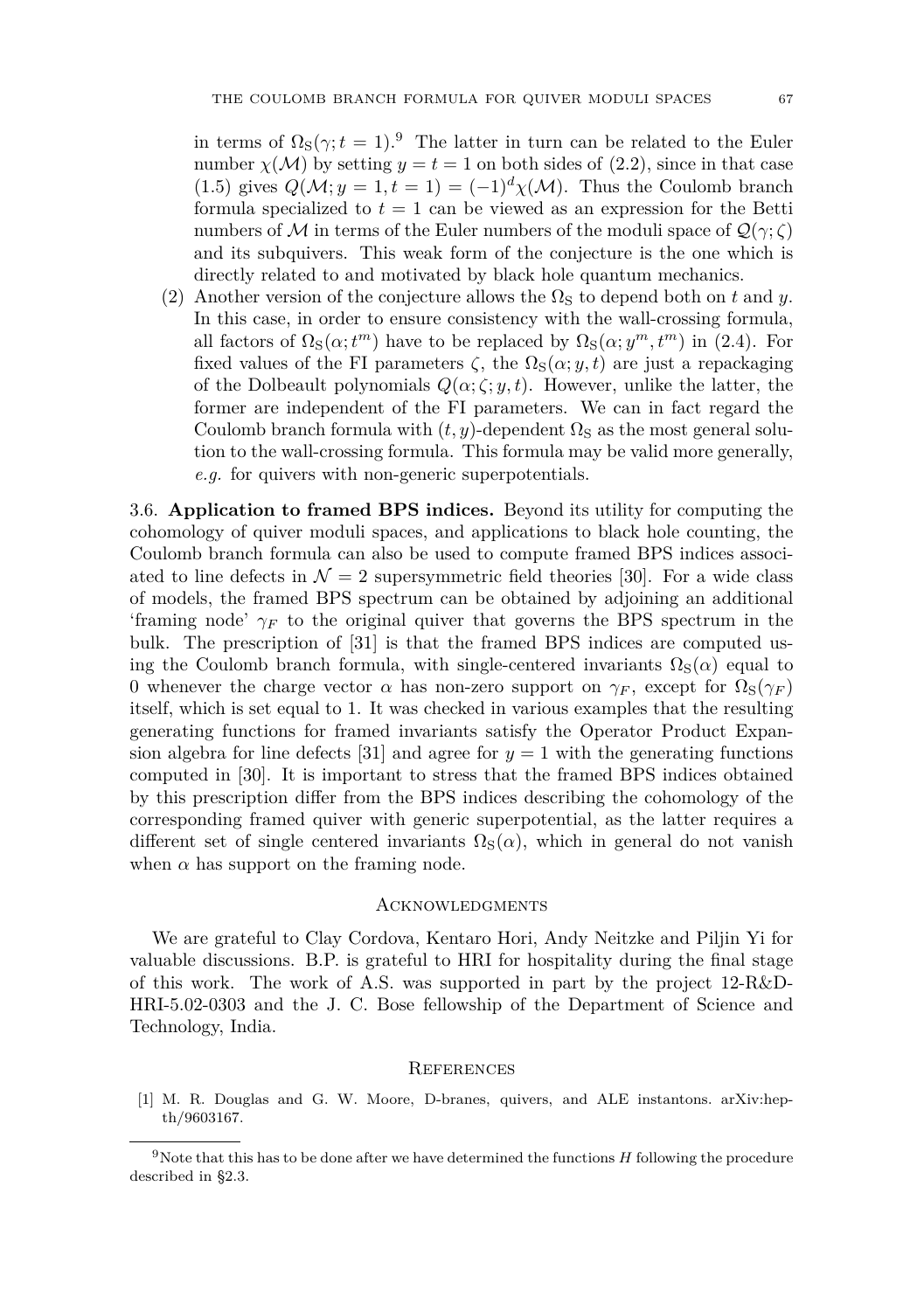- <span id="page-20-0"></span>[2] F. Denef, Quantum quivers and Hall / hole halos, J. High En. Phys. **0210**:023, 2002. [arXiv:hep-th/0206072.](http://www.arXiv.org/abs/hep-th/0206072)
- <span id="page-20-1"></span>[3] H. Derksen and J. Weyman, Quiver representations, Not. Amer. Math. Soc. **52**:200, 2005.
- <span id="page-20-2"></span>[4] M. Reineke, Moduli of representations of quivers, Proc. ICRA XII, Toruń, Poland, August 15–24, 2007. [arXiv:0802.2147.](http://www.arXiv.org/abs/0802.2147)
- <span id="page-20-3"></span>[5] A. D. King, Moduli of representations of finite dimensional algebras, Quart. J. Math. Oxf. II. Ser. **45**:515–530, 1994.
- <span id="page-20-4"></span>[6] S. J. Lee, Z. L. Wang and P. Yi, Abelianization of BPS Quivers and the Refined Higgs Index, J. High En. Phys. **1402**:047, 2014. [arXiv:1310.1265.](http://www.arXiv.org/abs/1310.1265)
- <span id="page-20-5"></span>[7] D. Joyce, Configurations in Abelian categories. IV. Invariants and changing stability conditions, Adv. Math. **217**:125-204, 2008. [arXiv:math.AG/0410268.](http://arxiv.org/abs/math/0410268)
- <span id="page-20-6"></span>[8] M. Kontsevich and Y. Soibelman, Stability structures, motivic Donaldson-Thomas invariants and cluster transformations. [arXiv:0811.2435.](http://arxiv.org/abs/0811.2435)
- <span id="page-20-7"></span>[9] J. Manschot, B. Pioline, and A. Sen, A Fixed point formula for the index of multi-centered N=2 black holes, J. High En. Phys. **1105**:057, 2011. [arXiv:1103.1887.](http://www.arXiv.org/abs/1103.1887)
- <span id="page-20-22"></span>[10] J. Manschot, B. Pioline, and A. Sen, From Black Holes to Quivers, J. High En. Phys. **1211**:023, 2012. [arXiv:1207.2230.](http://www.arXiv.org/abs/1207.2230)
- <span id="page-20-8"></span>[11] J. Manschot, B. Pioline, and A. Sen, On the Coulomb and Higgs branch formulae for multi-centered black holes and quiver invariants, J. High En. Phys. **1305**:166, 2013. [arXiv:1302.5498.](http://www.arXiv.org/abs/1302.5498)
- <span id="page-20-9"></span>[12] B. Pioline, Corfu lectures on wall-crossing, multi-centered black holes, and quiver invariants, PoS Corfu **2012**:085, 2013. [arXiv:1304.7159.](http://www.arXiv.org/abs/1304.7159)
- <span id="page-20-10"></span>[13] J. Manschot, Quivers and BPS bound states, Lectures at the Winter School in Mathematical Physics, Les Diablerets, January 12–17, 2014.
- <span id="page-20-11"></span>[14] J. Manschot, B. Pioline, and A. Sen, Wall Crossing from Boltzmann Black Hole Halos, J. High En. Phys. **1107**:059, 2011. [arXiv:1011.1258.](http://www.arXiv.org/abs/1011.1258)
- <span id="page-20-12"></span>[15] J. Manschot, B. Pioline and A. Sen, unpublished.
- <span id="page-20-13"></span>[16] F. Denef and G. W. Moore, Split states, entropy enigmas, holes and halos, J. High En. Phys. **1111**:129, 2011. [arXiv:hep-th/0702146.](http://www.arXiv.org/abs/hep-th/0702146)
- <span id="page-20-14"></span>[17] S. Mozgovoy, M. Reineke, Abelian quiver invariants and marginal wall-crossing", Lett. Math. Phys. **104**495-525, 2014. [arXiv:1212.0410.](http://www.arXiv.org/abs/1212.0410)
- <span id="page-20-15"></span>[18] M. Reineke, The Harder-Narasimhan system in quantum groups and cohomology of quiver moduli., Invent. Math. **152**(2):349–368, 2003.
- <span id="page-20-16"></span>[19] B. Pioline, Four ways across the wall, J. Phys. Conf. Ser. **346**:012017, 2012. [arXiv:1103.0261.](http://www.arXiv.org/abs/1103.0261)
- [20] H. Kim, J. Park, Z. Wang and P. Yi, Ab Initio Wall-Crossing, J. High En. Phys. **1109**:079, 2011. [arXiv:1107.0723.](http://www.arXiv.org/abs/1107.0723)
- <span id="page-20-17"></span>[21] M. Reineke, J. Stoppa, T. Weist, MPS degeneration formula for quiver moduli and refined GW/Kronecker correspondence", Geom. Topol. **16**:2097–2134, 2012. [arXiv:1011.1258.](http://www.arXiv.org/abs/1110.4847)
- <span id="page-20-18"></span>[22] A. Sen, Equivalence of Three Wall Crossing Formulae, Comm. Numb. Phys. **6**:601–659, 2012. [arXiv:1112.2515.](http://www.arXiv.org/abs/1112.2515)
- <span id="page-20-23"></span>[23] S.-J. Lee, Z.-L. Wang, and P. Yi, BPS States, Refined Indices, and Quiver Invariants, J. High En. Phys. **1210**:094, 2012. [arXiv:1207.0821.](http://www.arXiv.org/abs/1207.0821)
- <span id="page-20-24"></span>[24] I. Bena, M. Berkooz, J. de Boer, S. El-Showk, and D. Van den Bleeken, Scaling BPS Solutions and pure-Higgs States, J. High En. Phys. **1211**:171, 2012. [arXiv:1205.5023.](http://www.arXiv.org/abs/1205.5023)
- <span id="page-20-25"></span>[25] S.-J. Lee, Z.-L. Wang, and P. Yi, Quiver Invariants from Intrinsic Higgs States, J. High En. Phys. **1207**:169, 2012. [arXiv:1205.6511.](http://www.arXiv.org/abs/1205.6511)
- <span id="page-20-19"></span>[26] J. Manschot, B. Pioline and A. Sen, Generalized quiver mutations and single-centered indices, J. High En. Phys. **1401**:050, 2014. [arXiv:1309.7053.](http://www.arXiv.org/abs/1309.7053)
- <span id="page-20-20"></span>[27] H. Derksen, J. Weyman, and A. Zelevinsky, Quivers with potentials and their representations. I: Mutations., Sel. Math., New Ser. **14**(1):59–119, 2008.
- [28] B. Keller and D. Yang, Derived equivalences from mutations of quivers with potential., Adv. Math. **226**(3):2118–2168, 2011.
- <span id="page-20-21"></span>[29] S. Mukhopadhyay and K. Ray, Seiberg duality as derived equivalence for some quiver gauge theories, J. High En. Phys. **0402**:070, 2004. [arXiv:hep-th/0309191.](http://www.arXiv.org/abs/hep-th/0309191)
- <span id="page-20-26"></span>[30] D. Gaiotto, G. W. Moore and A. Neitzke, Framed BPS States, Adv. Theor. Math. Phys. **17**:241–397, 2013. [arXiv:1006.0146.](http://www.arXiv.org/abs/1006.0146)